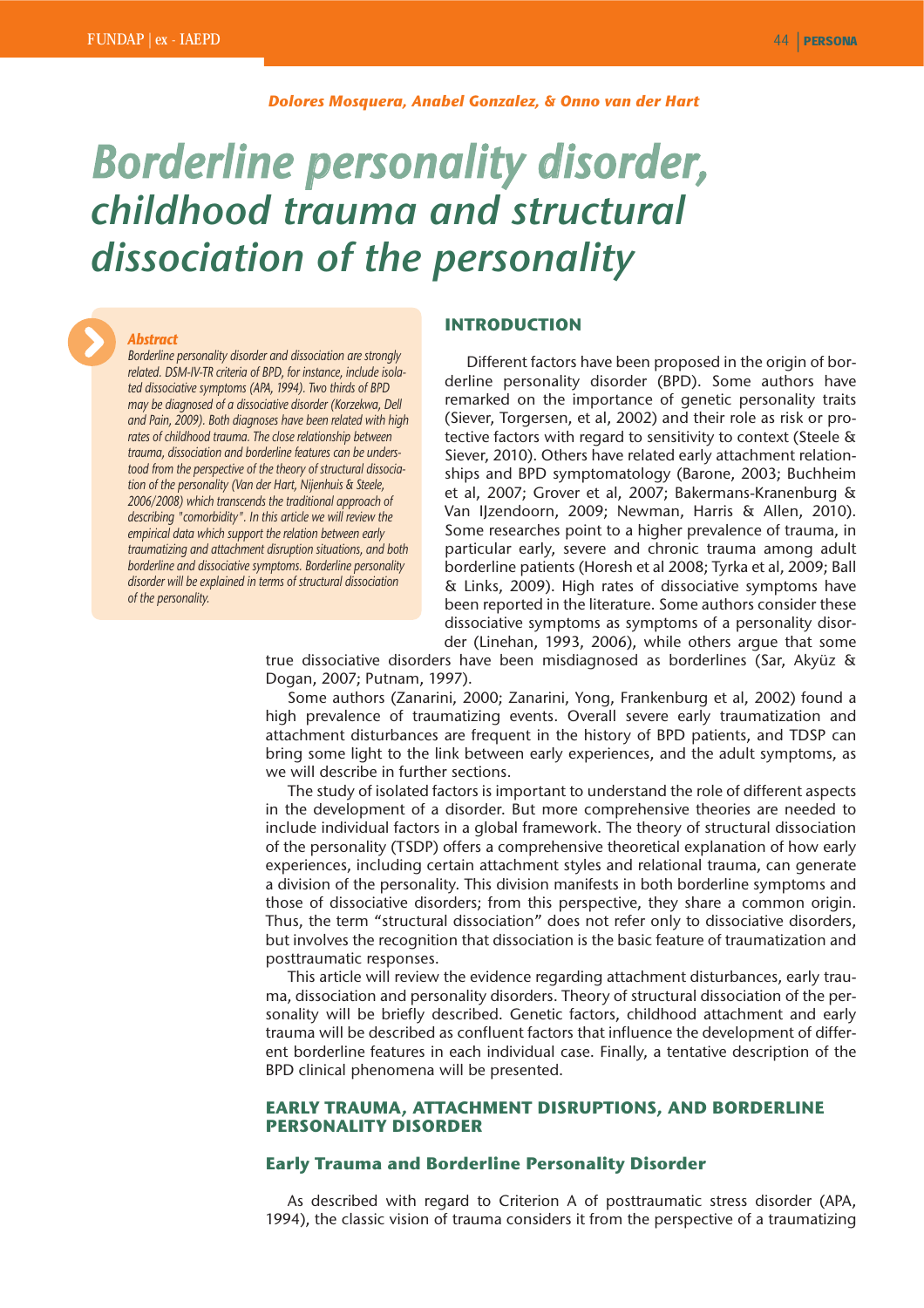event and its characteristics: a threat to the physical integrity of oneself or other people. But in childhood, many perceived threats stem more from caregivers' affective signals and caregiver availability than from the actual level or physical danger or risk for survival (Schuder & Lyons-Ruth, 2004). An often overlooked form of traumatization pertains to the so-called "hidden traumas," that are related to the caregiver's inability to modulate the affective dysregulation (Schuder & Lyons-Ruth (2004).

Different studies have described a frequent comorbidity between PTSD and BPD (Driessen et al, 2002; McLean & Gallop, 2003; Harned, Rizvi, & Linehan 2010; Pagura et al, 2010; Pietrzak et al, 2010). Others found a relationship between BPD and emotional abuse (Kingdon et al, 2010) and different kinds of abuse (Grover, 2007; Tyrka et al, 2009). A history of childhood trauma predicts a poor outcome in borderline patients (Gunderson, 2006). PTSD symptoms together with dissociative symptomatology predict self-destructive behaviors (Spitzer et al, 2000; Sansone et al, 1995).

Zanarini (2000a) reviewed the empirical literature that described estimates of childhood sexual abuse in BPD ranging between 40 to 70% compared with the rate of childhood sexual abuse in other Axis II disorder patients (19% to, 26%). While many of these studies were retrospective, some studies included prospective measures, and all showed a significant relationship between sexual abuse, childhood maltreatment, BPD precursors and BPD (Battle, Shea, Johnson et al, 2004; Cohen, Crawford, Johnson & Kasen, 2005; Rogosch & Chiccetti, 2005; Yen, Shea, Battle et al, 2002). Early maltreatment has been related not only to BPD, but to other mental disorders. However, these studies show that the relation is strongest with BPD as compared to other personality disorders. The severity of sexual abuse has also been related with the severity of BPD features (Silk, Lee, Hill &Lohr, 1995; Zanarini, Yong, Frankenburg et al, 2002) and self-harming behaviors (Sansone et al, 2002).

Battle, Shea, Johnson, DM et al. (2004) developed a multisite investigation in which self-reported history of abuse and neglect experiences were assessed among 600 patients diagnosed with either a PD (borderline, schizotypal, avoidant, or obsessivecompulsive) or major depressive disorder without PD. They found that rates of childhood maltreatment among individuals with PDs are generally high (73% reporting abuse and 82% reporting neglect). BPD was more consistently associated with childhood abuse and neglect than other PD diagnoses.

Graybar and Boutilier (2002) reviewed the empirical literature on BPD and various childhood traumas. They concluded that the reported rates of physical, sexual, and verbal abuse and neglect among BPD patients ranged from 60–80%. Laporte and Guttman (1996) also studied a range of childhood experiences in female patients with BPD and those with other personality disorders. They found that the patients with BPD were more likely to report a history of adoption, paternal alcoholism, parental divorce, parental desertion, leaving home before age 16, verbal abuse, physical abuse, sexual abuse, and witnessing more abuse than patients with other personality disorders. Furthermore, a significantly higher percentage of BPD patients than non-BPD patients reported multiple occurrences and more than one type of abuse. Paris and Zweig-Frank (1997) found that the degree of severity of the abuse could distinguish individuals with BPD from those without BPD.

Ball and Links (2009) review the literature on trauma and BPD in the context of Hill´s classic criteria (1965) for demonstrating causation (strength, consistency, specificity, temporality, biological gradient, plausibility, coherence, experimental evidence and analogy). These authors demonstrated that trauma can be considered a causal factor in the development of BPD, as part of a multifactorial etiologic model.

Goodman and Yehuda (2002) reviewed a number of empirical studies and concluded that the frequency of the overall rate of childhood sexual abuse among BPD patients ranged from 40–70% compared to 19–26% among patients with other personality disorders. However, in recent years, many researchers have pointed out that the association between (remembered) childhood sexual abuse and BPD might not be as strong as the previous studies indicated. Golier et al (2003) found high rates of early and lifetime trauma in a sample of personality disorders. Borderline patients had significantly higher rates of childhood/adolescent physical abuse (52.8% versus 34.3%) and were twice as likely to develop PTSD. Yen et al. (2002) found that between different personality disorders, BPD participants reported the highest rate of traumatic exposure (particularly sexual trauma, including childhood sexual abuse), the highest rate of posttraumatic stress disorder, and youngest age of first traumatizing event.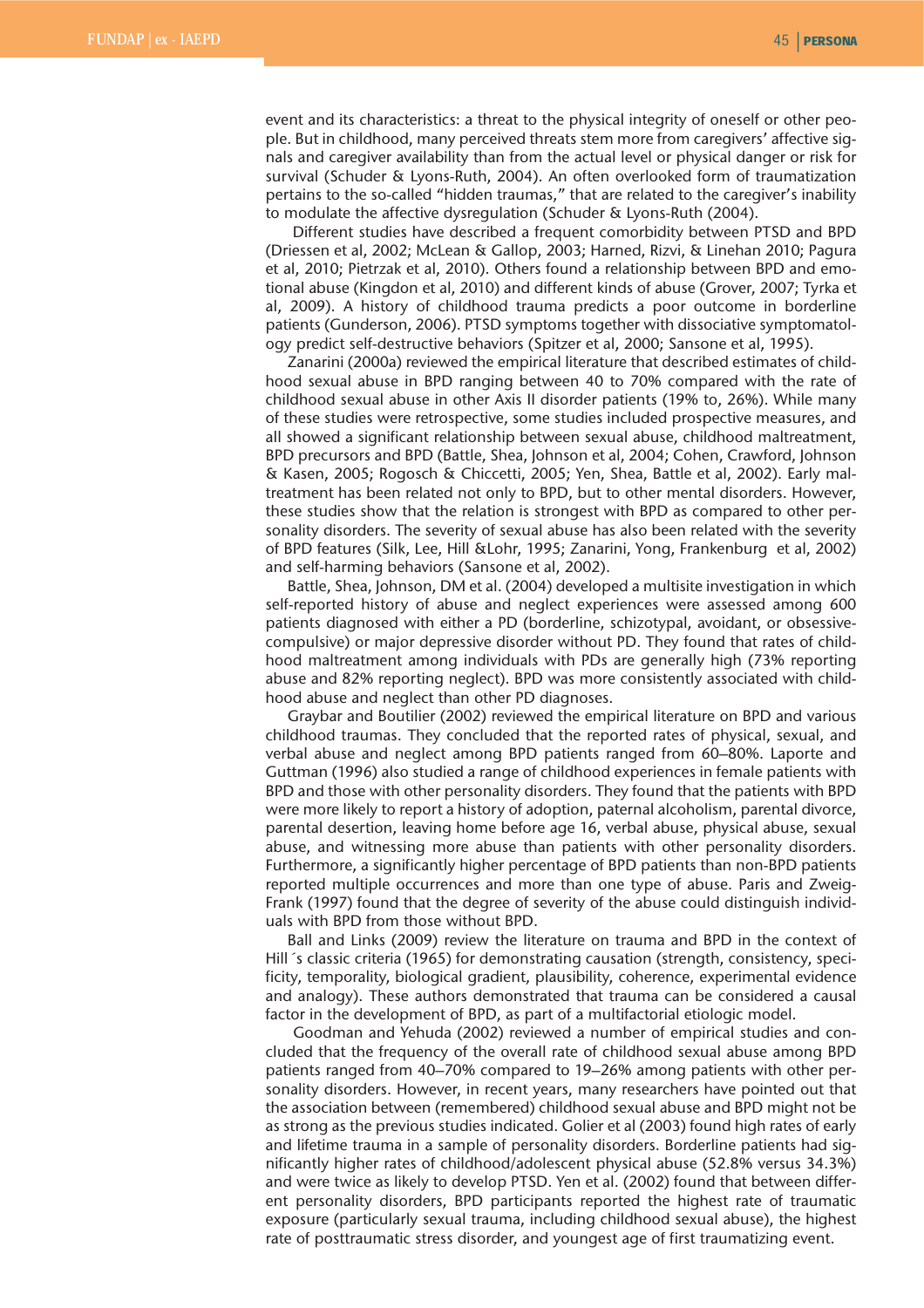Johnson, Cohen, Brown et al. (1999) found that persons with documented childhood abuse or neglect were more than 4 times as likely as those who were not abused or neglected to be diagnosed with PDs during early adulthood after age, parental education, and parental psychiatric disorders were controlled statistically.

Sabo (1997) found an interaction between childhood trauma and borderline features, also including attachment issues as relevant factors. Fossati, Madeddu, and Maffei (1999) conducted a meta-analysis of 21 studies that examined the relationship between BPD and childhood sexual abuse. They found that the effect size is only moderate.

Table 1. Studies about childhood trauma in BPD

| <b>Studies</b>                                                                                                                               | <b>Chilldhood trauma in BPD</b>                                                                                         |
|----------------------------------------------------------------------------------------------------------------------------------------------|-------------------------------------------------------------------------------------------------------------------------|
| Zanarini (2000b)                                                                                                                             | 40-70% of childhood sexual abuse in<br><b>BPD</b>                                                                       |
| Battle, Shea, Johnson et al, 2004;<br>Cohen, Crawford, Johnson & Kasen,<br>2005; Rogosch & Chiccetti, 2005; Yen,<br>Shea, Battle et al, 2002 | Positive relationship in prospective stu-<br>dies of childhood sexual and physical<br>abuse and BPD                     |
| Silk, Lee, Hill & Lohr, 1995; Zanarini,<br>Yong, Frankenburg et al, 2002; Sansone<br>et al, 2002                                             | Positive relationship between severity of<br>sexual abuse, severity of borderline<br>symptoms and self-harming behavior |
| Johnson, JG; Cohen, P; Brown, J et al.<br>(1999)                                                                                             | Persons with documented childhood<br>abuse or neglect have 4 times higher<br>probability to be diagnosed with PDs       |
| Battle, Shea, Johnson, DM et al. (2004)                                                                                                      | 73% childhood abuse and 82% neglect                                                                                     |
| Graybar & Boutilier (2002)                                                                                                                   | Physical, sexual, and verbal abuse and<br>neglect 60-80%                                                                |
| Laporte & Guttman (1996)                                                                                                                     | BPD have multiple occurrences and<br>more than one type of abuse                                                        |
| Goodman & Yehuda (2002)                                                                                                                      | Childhood sexual abuse range from 40-<br>70%                                                                            |
| Golier et al (2003)                                                                                                                          | 52,8% of childhood/adolescent physical<br>abuse                                                                         |
| Fossati, Madeddu, & Maffei (1999)                                                                                                            | Meta-analysis founding evidence for a<br>moderate effect of childhood sexual<br>abuse                                   |

# **STUDIES ABOUT CONSEQUENCES OF EARLY TRAUMATIZATION**

Above we have seen how prevalent traumatic antecedents are in BPD. However, we can analyze the relationship between borderline personality and trauma from a different angle, i.e., focus on the consequences of early and severe traumatization. Herbst et al (2009) say that the diagnosis of PTSD does not adequately describe the impact of exposure to trauma on the developing child. Examining the prevalence of different interpersonal trauma types and the long-term effects of maltreatment and neglect in adolescents 71% of the traumatized adolescents did not meet the criteria for PTSD. The most common diagnosis in the sample was BPD.

Some authors (Herman, 1992; Van der Kolk et al, 2005) have also remarked that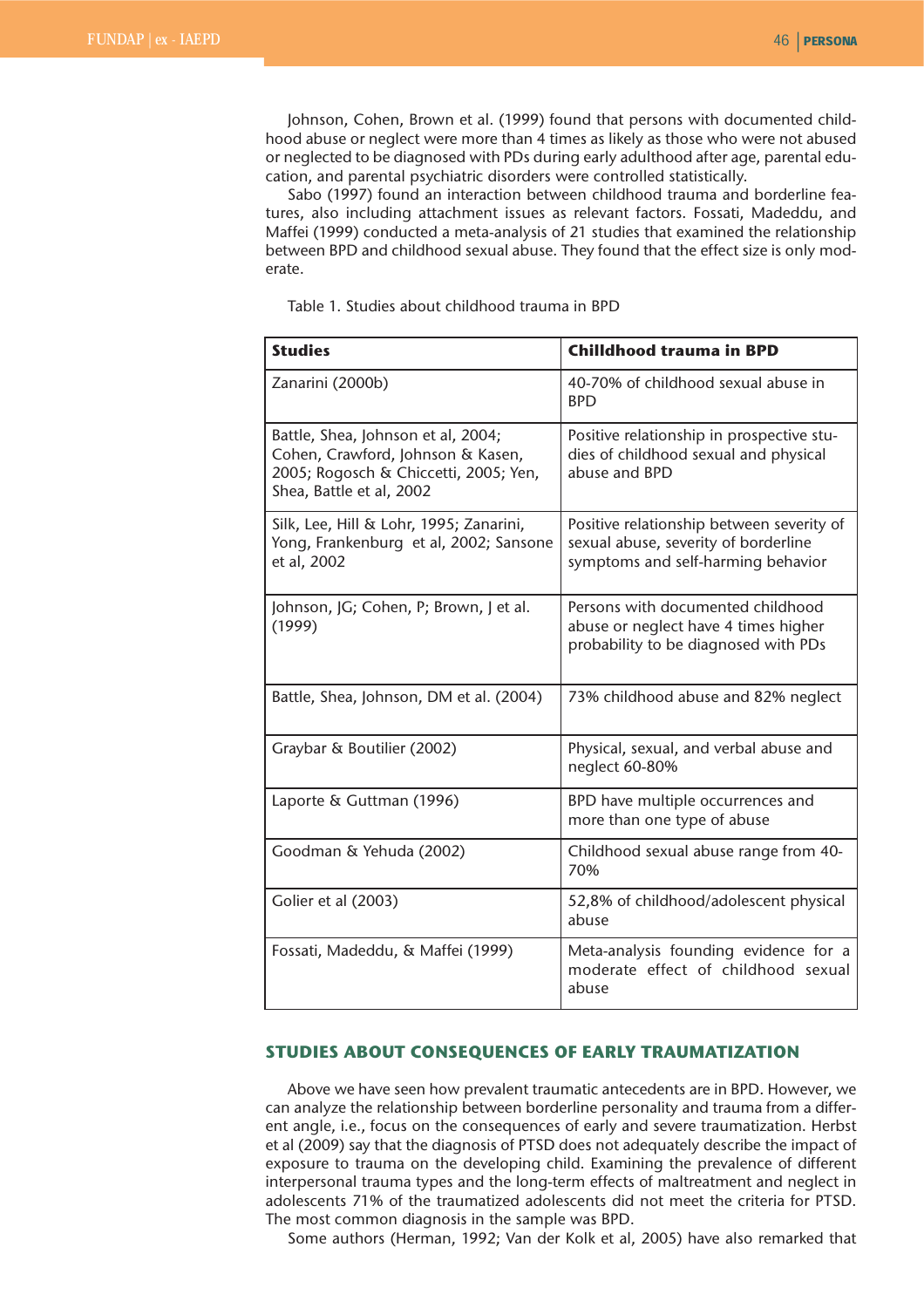PTSD symptoms are only adequate to describe the consequences of single traumatic events, but do not include most of the features which are consequences of early, severe and chronic maltreatment and neglect. To describe these clinical presentations, a new category has been proposed for DSM-V: The Disorders of Extreme Stress (DESNOS: Van der Kolk, Roth, Pelcovitz, Sunday & Spinazzola, 2005). Victims of chronic interpersonal trauma present features that have not been adequately described with the posttraumatic stress disorder criteria. Herman (1992) proposes a different concept that she has called Complex PTSD. They arranged the symptoms in seven categories: Dysregulation of (a) affect and impulses, (b) attention or consciousness, (c) self-perception, (d) perception of the perpetrator, (e) relations with others, (f) somatization and (g) systems of meaning. Many of these symptoms overlap with borderline criteria, supporting from a different point of departure a relationship between early, chronic relational trauma and borderline personality disorder (Roth, Newman, Pelcovitz, Van der Kolk, & Mandel, 1997; Van der Kolk, Roth, Pelcovitz, Sunday & Spinazzola, 2005; Driessen et al., 2002; Gunderson & Sabo, 1993; McLean, & Gallop, 2003; Yen et al., 2002). Some authors (Classen et al, 2006) proposed to speak of posttraumatic personality disorder-disorganized (PTPD-D) and posttraumatic personality disorder-organized (PTPD-O). This category does not explain the process, which leads from early traumatic experiences to adult psychopathology, that we will further describe in terms of structural dissociation. Although PTPD-D fails to include many dissociative symptoms which are usually present in these patients, it does support the idea of borderline symptoms as traumatic consequences.

# **Magnification or minimization of childhood trauma influence?**

In previous sections we described different empirical studies and meta-analyses related to the frequency with which borderline patients reported traumatic antecedents. In our discussions with colleagues who treat BPD patients, we observed that they often question these data, arguing that borderline patients may have a tendency to magnify, exaggerate or make up childhood trauma in order to attract attention from the therapists. These comments do not seem to be confirmed by empirical research, which shows that trauma reports did not change when BPD patients improve from their disorder (Kremers et al, 2007). But the opposite problem needs to be considered: many severe traumatic experiences suffered during childhood might not remembered during the adulthood (Chu et al, 1996). The presence of dissociative amnesia could be a factor which leads some clinicians and researchers to minimize the influence of traumatic factors in BPD.

Studies about the phenomenon of dissociative amnesia with regard to childhood trauma and specifically sexual abuse, have yielded controversial results. Herman and Schatzow (1987) found that a majority of women (general patients, not specifically BPD) who had sought treatment in a time-limited incest survivors' groups experienced complete or partial amnesia for their sexual abuse at some time in the past. The overwhelming majority of these women, were able to find some corroborating evidence of the abuse. Seventy-four percent (74%) were able to find convincing evidence that the incest had occurred, such as a family member who confirmed it, or, in one case, diaries and other evidence of a deceased brother who had been the perpetrator. Another 9% found family members who indicated that they thought the abuse had likely occurred, but who could not confirm it. Eleven percent (11%) made no attempt to corroborate their abuse, leaving only 6% who could find no validating evidence despite efforts to do so. Those critical of this study have noted that a proportion of the amnesic subjects were very young and perhaps had normal childhood amnesia, and that clear, independent corroboration of abuse was not obtained (Ofshe & Singer, 1994; Pope & Hudson, 1995).

A study by Briere and Conte (1993) indicated that 54% of patients who reported sexual abuse memories mentioned having had some amnesia for the abuse between the time of occurrence and age eighteen. Williams (1994) contacted adult women who had been treated for sexual abuse seventeen years earlier in a city hospital, and asked them to participate in a study about hospital services. Thirty-eight percent (38%) seemed to be amnesic for those experiences. Terr (1988, 1991) describes amnesias and disruptions in recall in chronically traumatized children.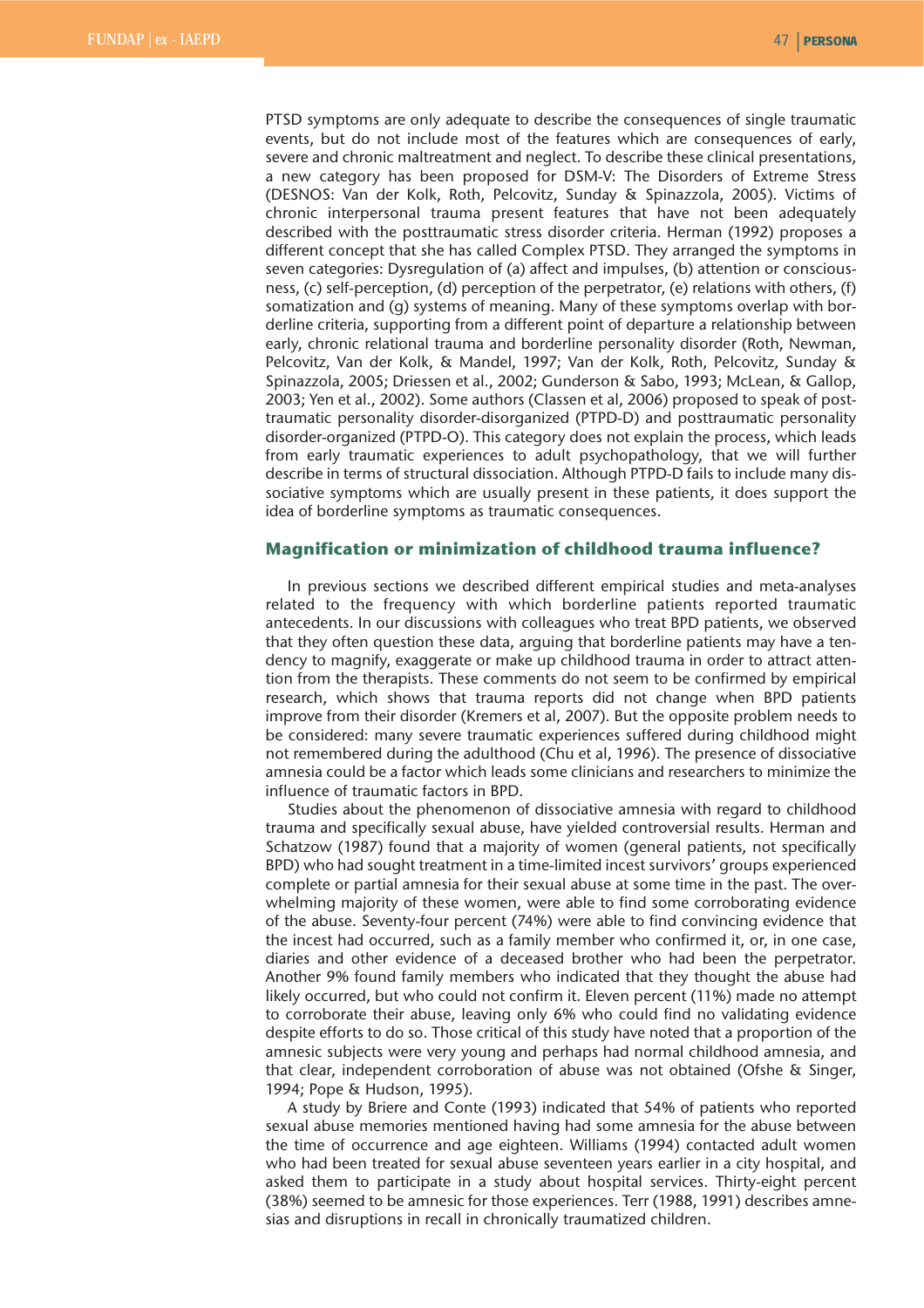### **Attachment and Bordeline Personality Disorder**

Sabo (1997) reviewed literature on childhood experiences among patients with BPD, and concluded that biparental emotional neglect and absence of substitute adult attachment figures were powerful traumatizing factors in the development of BPD. He found that with children who had at least one supportive parent or caretaker the risk of developing BPD was lessened. Other authors have suggested the importance of biparental failure in the development of BPD (Zanarini et al, 2000c; Zweig-Frank & Paris, 1991).

Parental bonding is another major factor that has been believed to be associated with BPD pathology (Guttman & Laporte 2002). Zweig-Frank and Paris (1991) found the BPD individuals recalled their parents (both mother and father) as less caring and more overprotective than did the non-BPD individuals, indicating that control without affection characterizes some parents of BPD individuals. Parental behavior not only seems to affect development of BPD pathology directly, but dysfunctional parenting might increase vulnerability to other risk factors, mediating the effects of other psychosocial factors. For example, Zanarini et al (2000c) reported that female BPD patients who recalled their mother as neglectful and their father as abusive were more likely to have been sexually abused by a noncaretaker. Zanarini and colleagues hypothesized that a neglectful mother might not be able to protect the child from sexual abuse by a noncaretaker and an abusive father might lead his daughter to believe that being used or abused is unavoidable.

Gunderson (1984, 1996) suggested that intolerance of aloneness was at the core of borderline pathology. He regarded the inability of those with BPD to invoke a "soothing introject" to be a consequence of early attachment failures. He carefully described typical patterns of borderline dysfunction in terms of exaggerated reactions of the insecurely-attached infant, for example clinging, fearfulness about dependency needs, terror of abandonment and constant monitoring of the proximity of the caregiver.

Different authors have related disorganized attachment with BPD, explaining how it relates to a lack of integrated self schemata (Barone, 2003; Lyons-Ruth, Yellin, Melnick et al , 2005; Liotti, 2004; Blizard, 2003; Fonagy, Gegerly, Jurist et al, 2002; Schore, 2001). There have been many past attempts to explain BPD symptoms using attachment theory (Bateman &Fonagy 2004). Implicitly or explicitly, Bowlby's (1969,1973, I980) suggestion that early experience with the caregiver serves to organize later attachment relationships has been used in explanations of psychopathology in BPD (Bateman & Fonagy 2004; Fonagy & Bateman 2007). For example, it has been suggested that the borderline person's experience of interpersonal attack, neglect and threats of abandonment may account for their perception of current relationships as attacking and neglectful (Benjamin, 1993).

Crittenden (1997 a,b) has been particularly concerned to incorporate in her representation of adult attachment disorganization, the specific style of borderline individuals who are deeply ambivalent and fearful of close relationships. On the other hand, Lyons-Ruth and Jacobovitz (1999) focused on the disorganization of the attachment system in infancy as predisposing to later borderline pathology. They identified an insecure disorganized pattern as predisposing to conduct problems.

Fonagy (2000) and Fonagy et al (2000) have also used the framework of attachment theory, emphasizing the role of attachment in the development of symbolic function and the ways in which insecure disorganized attachment may generate vulnerability in the face of further turmoil and challenges. All these, and other theoretical approaches, predict the representations of attachment (Hesse & Main, 2001) to be seriously insecure and arguably disorganized in patients with BPD (Fonagy & Bateman, 2007). For Bateman and Fonagy (2004), there is no doubt that people with BPD are insecure in their attachment. However, they point out that descriptions of insecure attachment from infancy or adulthood provide an inadequate clinical account for several reasons, such as anxious attachment being very common and anxious patterns of attachment in infancy corresponding to relatively stable adult strategies (Main et al., 1985). Yet, the hallmark of the disordered attachments of borderline individuals is the absence of stability (Higgitt & Fonagy, 1992).

Paris (1994) proposes an integrated theory of the etiology of BDP: a biopsychosocial model that attempts to explain how personality disorders in general, and BPD in particular, could develop. This model involves the cumulative and interactive effects of many risk factors as well as the influence of protective factors: the biological, psycho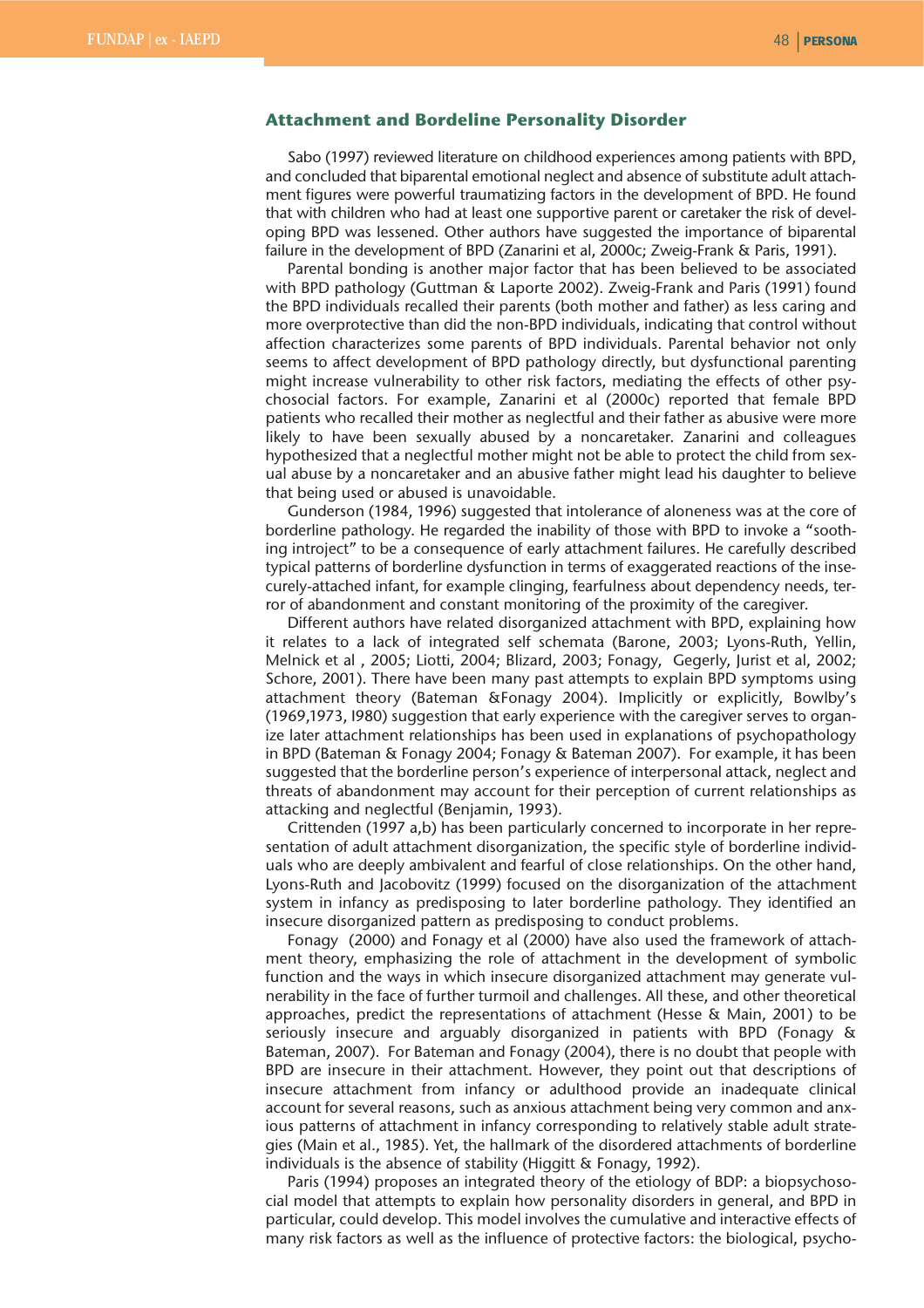logical, or social influences that act to prevent the development of the disorder. Paris thinks that temperament can predispose each child to certain difficulties but that temperament characteristics in the presence of psychological risk factors, such as trauma, loss and parental failure, could become amplified. As an illustrated example he explains that most shy children (temperament) grow out of normal shyness but if the family environment is unsupportive, introversion can become accentuated (trait) and with time, if they persist, become pathological (disorder). Shyness can lead a child to establish social contacts characterized by anxiety and/or withdrawal, and an abnormal attachment pattern. But if this persists, the behaviors can begin to correspond to the criteria for personality disorders of the dependent and avoidant types.

Another interesting aspect that Paris points out is that the future BPD patient would begin life with temperamental characteristics that are compatible with normality (for example, a child more inclined toward action than reflection); but given a reasonably adequate psychosocial environment, they might never develop a personality disorder. He also states that parents of the future borderline patients might themselves have personality disorders, they might be insensitive to the needs of their children and fail to provide an adequate holding environment. Positive experiences with secure attachment figures can be one of the most effective protective social factors (Mosquera y Gonzalez, 2009b, 2011).

Allen (2003) talks about parental role confusion. He describes how the parents of BPD are seemingly focused on their children nearly to the point of obsession, yet simultaneously angry with them. One way to understand the parent's contradictory and seemingly irrational behavior within the families of BPD patients is to conceptualize it as a reaction to a severe and highly pervasive intrapsychic conflict over the parenting role. This conflict is created and reinforced by the parents' experience within their own families of origin. Ambivalence over being a parent is the parent's core conflictual relationship theme (Luborsky & Crits-Cristoph, 1990). They feel as if it they solemn duty to sacrifice everything for their children, but at the same time they feel overwhelmed by the responsibility and resentful of the sacrifices.

All in all, attachment difficulties cannot completely explain the complexity of BPD and are not the only factor for a person to develop BPD, even though it is a piece of the puzzle (Mosquera, D., Gonzalez, A., 2009b).

## **GENETIC AND BIOLOGICAL FACTORS**

To understand the role of early environmental aspects in personality development is not a denial of constitutional factors. A debate between constitutional versus environmental origins of mental disorders is not the goal of this article. We understand that genetic aspects influence character traits, and temperament interacts with environmental elements in a complex way. Some very extreme character traits (i.e.: an extreme impulsivity) may generate personality disorders with little environmental contribution. We believe the majority of the cases are in the middle of the spectrum, where insecure relationships with primary caregivers and the presence of traumatizing situations could drive the individual to develop a borderline personality.

In order to design a truly comprehensive theory, it is important to include the role of genetic factors. But there are different data from different researches. Plomin, DeFries, McClearn and McGuffin (2001) state that genes account for 40–60% of the variability in normal personality traits. These normal personality traits could develop in a personality disorder when the individual grows with a dysfunctional attachment or a traumatic environment.

Relations between attachment, genetics and personality disorders are complex and have not been established. We can consider that insecure attachment causes emotional dysregulation. But both insecure attachment and emotional dysregulation could be mediated by the same heritable differences in temperament or personality traits (Goldsmith & Harman, 1994). Recently, the influence of environmental factors in phenotypic range of gene expression has been outlined (Lobo & Shaw, 2008). This aspect needs to be studied with regard to early attachment versus genetics in the development of BPD. However, the interaction between genetics and environment probably is even more complex than has been assumed. Brussoni, Jang, Livesley and MacBeth (2000) found that genes accounted for 43, 25 and 37% of the variability in fearful, preoccupied and secure attachment. Variability in dismissing attachment, in contrast, was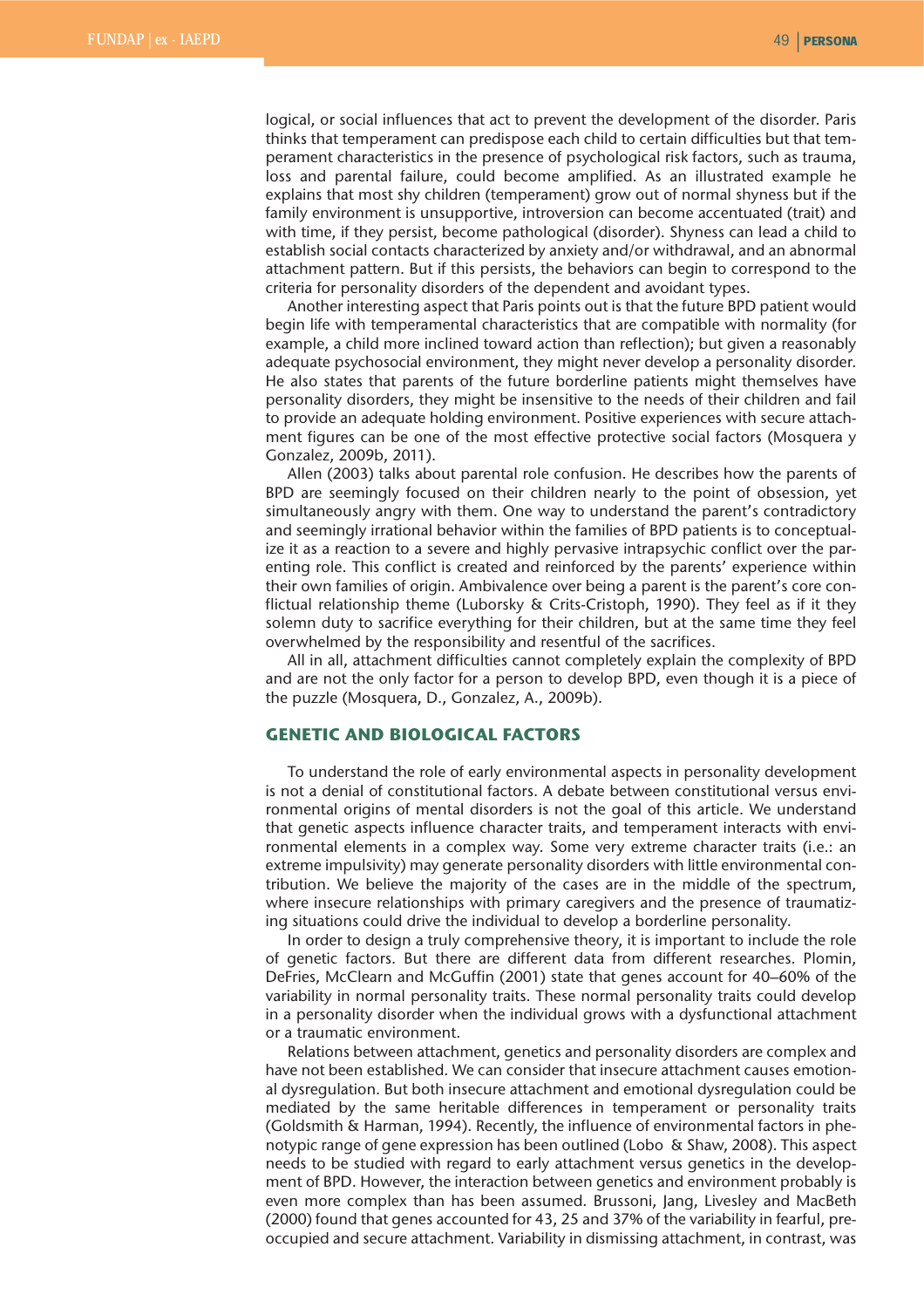found to be entirely attributable to environmental effects. Skodol et al. (2002) stated that aspects of personality disorder that are likely to have biologic correlates are those involving regulation of affects, impulse/action patterns, cognitive organization and anxiety/inhibition. For BPD, key psychobiological domains would include impulsive aggression, associated with reduced serotonergic activity in the brain, and affective instability, associated with increased responsivity of cholinergic systems. Siever et al. (2002) state that family aggregation studies suggest the heritability for BPD, not as a diagnosis but the genetic basis for this disorder, may be stronger for dimensions such as impulsivity/aggression and affective instability than for the diagnostic criteria itself.

Environmental and genetic effects are better differentiated in twin studies, but these researches are very difficult and expensive to do. Some twin studies analyze the heritable effects of attachment in children, finding no significant genetic effects. Environmental influences explain 23-59% of the variance (Bakermans-Kranenburg, Van IJzendoorn, Schuengel, & Bokhorst, 2004; Bokhorst, Bakermans-Kranenburg, Fearon, Van IJzendoorn, Fonagy & Schuengel, 2003; O'Connor & Croft, 2001). Other research by Crawford et al (2007) found that anxious and avoidant attachment are related to personality disorder (PD). They related avoidant attachment and emotional dysregulation, concluding from their data that 40% of the variance in anxious attachment was heritable, and 63% of its association with corresponding PD dimensions was attributable to common genetic effects. Avoidant attachment was influenced by the shared environment instead of genes.

The question regarding the possibility that primary caregivers share genetic determinants with the children is more complex than merely considering this a genetic causation. All these elements (shared character features and attachment styles) with the occurrence of traumatizing events, could have a multiplicative effect. For example, an impulsive father will probably have difficulties when it comes to regulating impulsive behaviors in his children, frequently reacting in a critical or violent way to the child's behavior. The presence of a character trait does not invalidate the role of the caregiver management of this trait. On the contrary, the existence of a personality trait is a vulnerability factor for the children, who will be probably more affected by the caregiver attitude.

The same dynamics take place with emotional dysregulation. We commented before that emotional dysregulation and insecure attachment could be partially mediated by heritability. It would be highly probable that a baby with a genetic tendency to dysregulate emotions will evolve better with a parent who can modulate her/his emotions. When the parent has few emotional regulation skills, because both baby and parent share the same genetic traits, s/he probably will potentiate the baby's emotional dysregulation. The effect of a dysregulated style in a caregiver would be more intense on a baby who has a deficient emotional regulation capacity.

In summary, relationship between genetic factors, personality traits, and attachment styles are probably complex, and have not been clearly confirmed or refused. The most probable situation is that genetic factors such as emotional dysregulation, may influence personality traits. But these traits could be modulated or exacerbated by the relationship with the primary caregiver (Schore, 2003 a, b).

Another issue involving biological factors is the debate around comorbidity versus diagnostic confusion between Axis I diagnosis – with more clear genetic/biologic basis – and BPD (Zanarini et al, 1998). Liebowitz (1979) argued that borderline personalities are not clearly separated from the older concept of borderline Schizophrenia, while others have insisted in the separation of both diagnosis (Gunderson & Kolb, 1979; Kernberg, 1979; Spitzer & Endicott, 1979; Masterson, 1976). In a similar way some authors have considered BPD as a variant of Bipolar Disorder (Akiskal et al, 1985) and others question this assumption (Paris, 2004). Probably, as we will further comment, all these ideas are partially true. Some BPD patients manifest atypical presentations of Bipolar Disorder, where emotional dysregulation is just a symptom of the underlying disorder. We propose to consider the possibility that some borderline cases could have a more biological basis and others a more environmental basis, with the weight of these factors being different among different patients.

# **DISSOCIATIVE DISORDERS AND BORDERLINE PERSONALITY DISORDER: A RELATIONSHIP BEYOND COMORBIDITY**

Different research studies report a high frequency of dissociation among BPD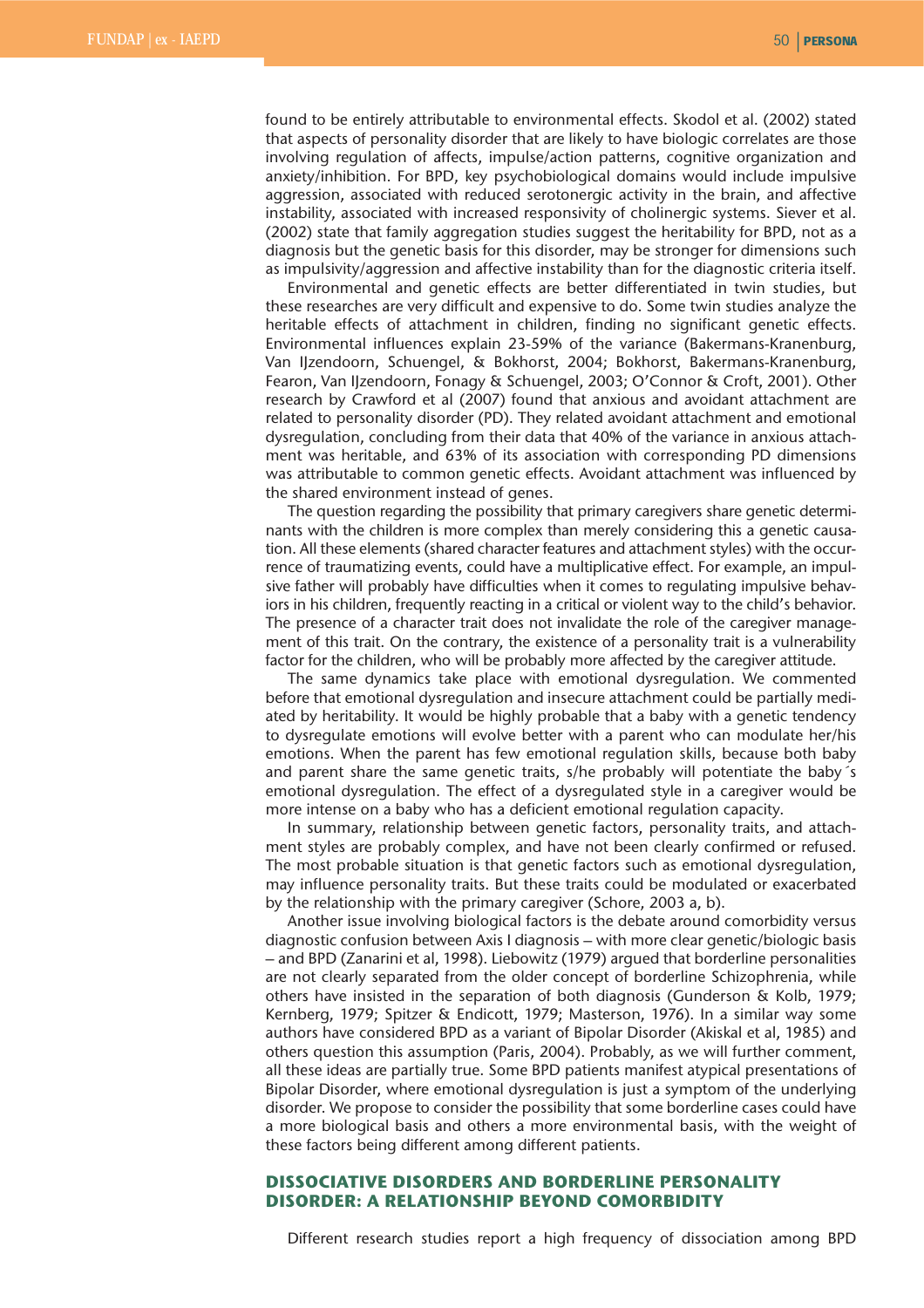patients (Galletly, 1997; Paris & Zweig-Frank, 1997; Chu & Dill, 1991). Some researchers state that many patients with BPD also have an undiagnosed dissociative disorder. These studies used a categorial approach of dissociation which, however, does not include those cases in which the dissociative features do not fully meet criteria for a DSM-IV-TR diagnosis of dissociative disorder. Still, these studies reflect how relevant dissociation is in borderline patients. In an empirical study with psychiatric inpatients Ross (2007) found that 59% of BPD patients met criteria for a DSM-IV-TR dissociative disorder, as compared with 22% of non-borderline patients. Korzekwa, Dell and Pain (2009) reviewed a number of studies that used various diagnostic instruments with different populations. They found relevant dissociative symptoms in about two thirds of people with borderline personality. Sar et al (2006) analyzed, in a nonclinical (student) population, the dissociative disorder comorbidity in BPD patients and its relation to childhood trauma reports. Among the students diagnosed as BPD (8.5%), a significant majority (72.5%) of them had a dissociative disorder whereas this rate was only 18.0% for the comparison group. Furthermore, for the authors the lack of interaction between dissociative disorder and BPD for any type of childhood trauma that was found in this research contradicts the opinion that both disorders together might be a single disorder. Watson et al (2006) found that BPD patients with a comorbid dissociative disorder have higher scores on reported childhood trauma. Zanarini et al. (2000b) found that sexual abuse is related to dissociative experiences in borderlines. Brodsky et al (1995) found a relationship between dissociation, childhood trauma and self-mutilation, while other authors (Zweig-Frank, Paris, et al, 1994) did not.

Part of the diagnostic confusion could be due to the fact that many standardized instruments for diagnosing mental disorders do not include dissociative symptoms and dissociative disorders. A main example is the SCID I, i.e., the major standardized interview for diagnosing Axis I DSM-IV-TR mental disorders, which does not include dissociative symptoms. With regard to Axis II disorders, the SCID-II does not include dissociative symptoms either. For this reason, studies based on these interviews systematically underestimate comorbid dissociative symptoms and disorders. Therefore, only when specifically designed instruments to evaluate dissociative symptoms and dissociative disorders are included, can this part of the psychopathology be detected. It is true that Criterion 9 for BPD (transient, stress-related paranoid ideation or severe dissociative symptoms) does take into account dissociative symptoms. However, these can go unnoticed for therapists not familiar with dissociative disorders. In countries like Spain, clinicians commonly do not include dissociative symptoms in their psychopathological exploration (Gonzalez, 2010). Delusions, which could be related to comorbidity with atypical presentations of schizotypic or schizophrenic disorders, are mixed (in criterion 9) with dissociative symptoms. Among dissociative symptoms, depersonalization or trance-like states are probably more commonly identified as dissociative than are other dissociative symptoms which are related to division of the personality (such as intrusive symptoms).

A high prevalence of BPD among patients with dissociative disorders also supports a close relationship between both disorders. According to Putnam (1997), clinical studies suggest that 30% to 70% of patients with dissociative identity disorder (DID) meet criteria for BPD. In a study aimed at determining the prevalence of dissociative disorders among women in the general population, participants with a dissociative disorder presented more frequently with BPD (among other diagnoses) than did participants without a dissociative disorder (Sar, Akyüz & Dogan, 2007).

An unresolved major question pertains to understanding BPD patients who also meet the diagnostic criteria for DID or DDNOS: are these to be seen as clear-cut comorbid diagnoses, or should the borderline features be regarded as manifestations of an underlying dissociative disorder. The theory of structural dissociation of the personality offers a feasible way out of this dilemma (false choices between opposite options).

# **THE THEORY OF THE STRUCTURAL DISSOCIATION OF THE PERSONALITY**

Inspired by Allport (1981) and Janet (1907), Van der Hart and colleagues (2006/2008) define personality as the dynamic organization within the individual of those biopsychosocial systems that determine his or her characteristic mental and behavioral actions. Among the biopsychosocial systems that comprise the personality,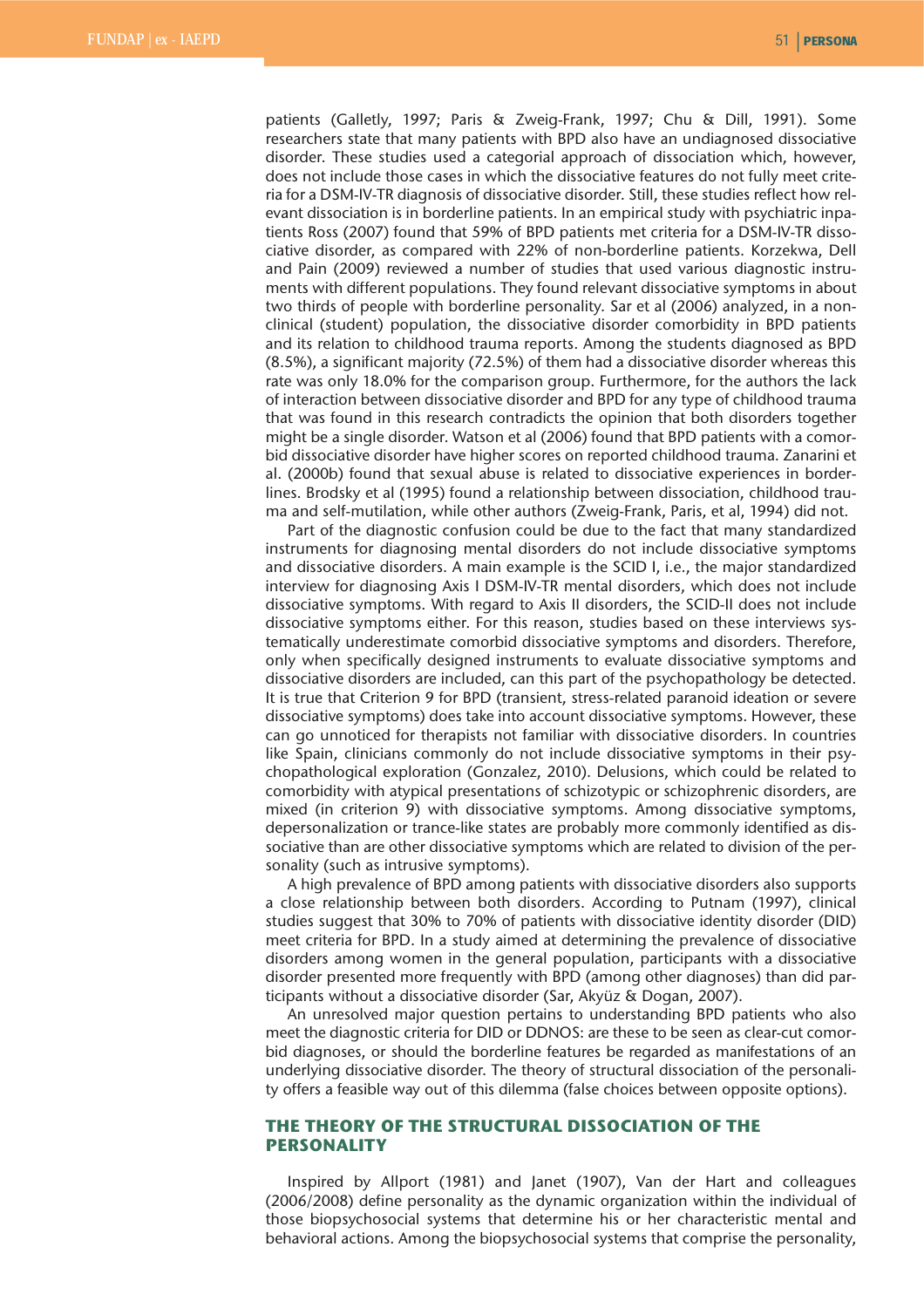ty of the body and life (Fanselow & Lester, 1988). The mammalian defense action system is geared toward escape from and avoidance of physical and associated psychological threat, and includes subsystems such as flight, freeze, fight, and total submission (Porges, 2003). Other action systems are concerned with interests and implied functions in daily life (Panksepp, 1998). These systems include energy regulation, attachment and care-taking, exploration, social engagement, play, and sexuality/reproduction, and involve approaching attractive stimuli (Lang, 1995).





TSDP thus postulates that in trauma - not only criteria A trauma events but also what we could call attachment trauma - the patient's personality becomes unduly but not completely divided among two or more such dissociative subsystems or parts (Van der Hart et al., 2006/2008; Van der Hart, Nijenhuis, & Solomon, 2010), each mediated by particular action (sub) systems and each with its own first-person perspective. These dissociative parts, also known by other names such as dissociated self-states, are dysfunctionally stable (rigid) in their functions and actions, and overly closed to each other. One prototypical personality subsystem is metaphorically called the Emotional Part of the Personality (EP; Myers, 1940; Van der Hart et al., 2006/2008). As EP the patient is fixated in sensorimotor and highly emotionally charged reenactments of traumatic experiences. As Janet (1919/25) stated years ago:

*"Such patients* [i.e., their EP's]... *are continuing the action, or rather the attempt at action, which began when the thing happened, and they exhaust themselves in these everlasting recommencements"* (p. 663).

In short, the patient as EP is strongly associated with traumatic memories. Primarily mediated by the mammalian action systems of defense and attachment cry, EP's reenactments include action tendencies of defense against perceived or actual threat to the integrity of the body or to life itself, as well as action tendencies regarding the need for attachment and the fear of attachment loss (Liotti, 1999). That is, EP is basically fixated in traumatic memories that frequently involve (particular combinations of) childhood emotional, physical, and sexual abuse, emotional neglect, and otherwise frightening and frightened parental or parent substitutes' caretaking and attachment. EP is mediated by the innate action system of defense against threat and may be guided in particular by one of its subsystems: fight, flight, freeze, collapse, total submission, hypervigilance, wound care, restorative states.

The other prototype is called the *Apparently Normal Part of the Personality* (ANP; Myers, 1940; Van der Hart et al., 2006). As ANP, the survivor experiences EP and at least some of EP's actions and contents as ego-dystonic and is fixated in avoidance of traumatic memories and often of inner experience in general. Mediated by action systems for functioning in daily life, ANP focuses on the functions of these systems and in this context commonly seeks the approval of caretakers to gain acceptance, protection, and love. To the degree that such attachment-related goals are realized at all, the painful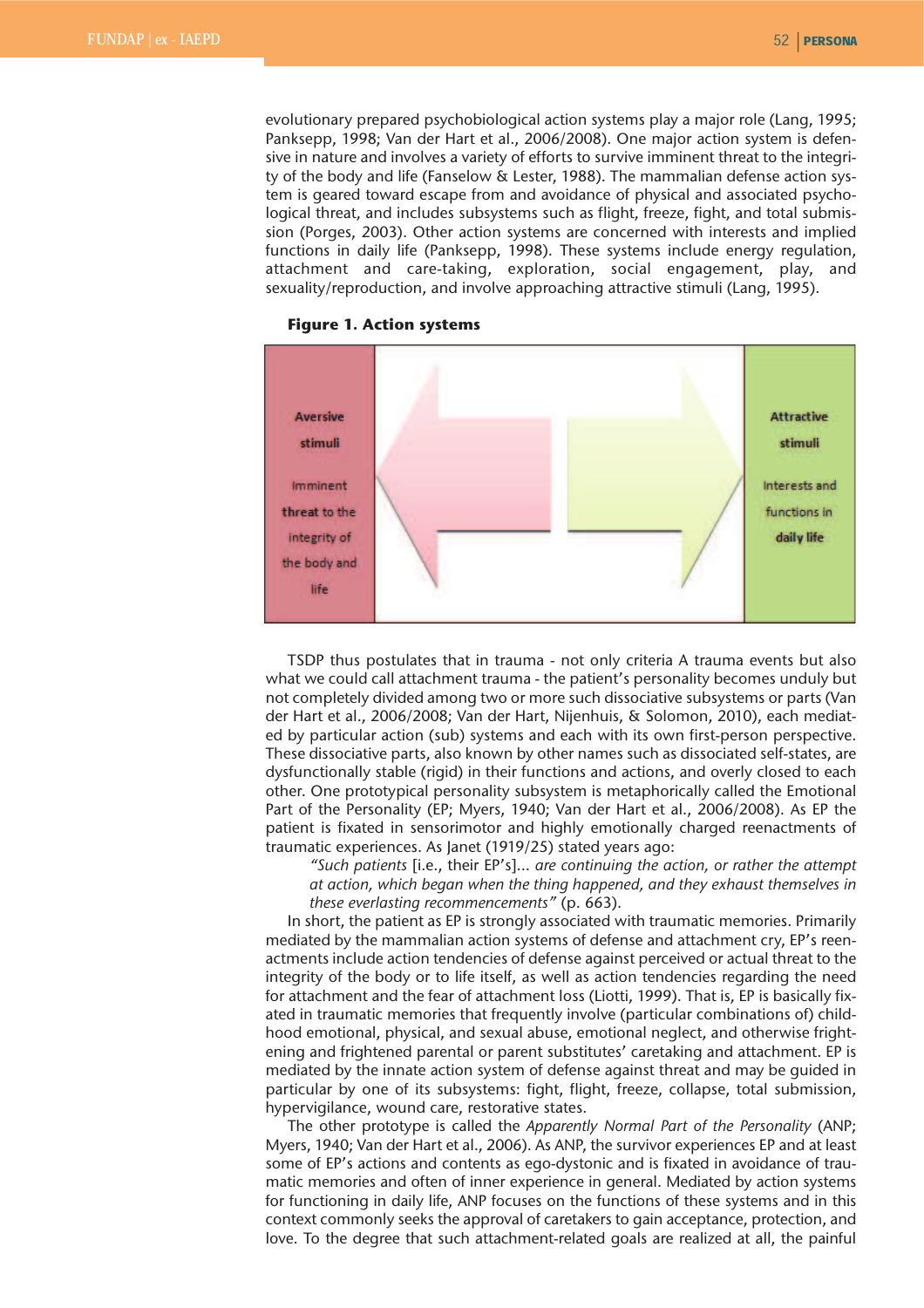result is that ANP's appeasement and apparent normality are reinforced, not the survivor's authenticity. As ANP, the patient may be aware of having a mental disorder but attempts to appear "normal." The fact that this normality is only apparent manifests in negative symptoms of detachment, numbing, and partial or, in rather exceptional cases, complete amnesia for the traumatic experience. Apparent normality also shows in recurrent re-experiencing of traumatic memories from EP and other intrusions such as ANP hearing EP's voice, or EP hearing ANP's voice. ANP's mental and behavioral actions are mainly mediated by daily life action systems (social engagement, attachment, care-giving, exploration, play, energy regulation, sexuality/reproduction).

Structural dissociation is the essence and outcome of traumatic experiences, but is maintained by phobic mental and behavioral actions. The core phobia is the phobia of traumatic memories, and from this central phobia, emerge other related inner-directed phobias. Marilyn Van Derbur (2004), a survivor of incest, describes it very graphically:

*"I was unable to explain to anyone why I was so tied up, walled off and out of touch with my feelings… To be in touch with my feelings would have meant opening Pandora's box… Without realizing it, I fought to keep my two worlds separated. Without ever knowing why, I made sure, whenever possible that nothing passed between the compartmentalization I had created between the day child* [ANP] *and the night child* [EP]." (pp. 26, 98)

Apart from clinical evidence, there is emerging research that supports the major tenets of the theory of structural dissociation (e.g., Reinders et al., 2003, 2006; see Van der Hart, Nijenhuis, & Solomon, 2010, for a brief overview).

#### **Levels of Structural Dissociation**

TSDP postulates that the more intense, more frequent, longer lasting traumatization is, and the earlier in life it stated, the more complex the structural dissociation of the personality becomes. The division of the personality into a single ANP and a single EP involves primary structural dissociation, and characterizes simple posttraumatic dissociative disorders, including PTSD.

When traumatizing events start earlier in life, are increasingly overwhelming and/or prolonged or chronic, structural dissociation tends to be more complex. In secondary structural dissociation there is also a single ANP, but more than one EP. This division of EP's may be based on the failed integration among relatively discrete subsystems of the action system of defense, e.g., fight, flight, freeze, collapse. We consider secondary structural dissociation to be mainly relegated to Complex PTSD, traumarelated BPD and DDNOS-subtype 1. ANP and EPs are typically fixated in a particular insecure attachment pattern that involves either approach or defense in relationships (Steele et al., 2001). It is hypothesized that, in complex trauma-related disorders, the resulting alternation or competition between relational approach and defense among these parts is a substrate of what has been called a disorganized/disoriented attachment style (Liotti, 1999). The resolution of traumatic memories, by definition, involves (a degree of) resolution of this insecure attachment.

Finally, tertiary dissociation involves not only more than one EP, but also more than one ANP. Division of ANP, along different action systems of daily life, may occur as certain inescapable aspects of daily life become saliently associated with traumatizing events such that they tend to reactivate traumatic memories. The patient's personality becomes increasingly divided in an attempt to maintain functioning while avoiding traumatic memories, or has never included an integration of action systems for functioning in daily life as well as for defense. Tertiary structural dissociation refers only to patients with DID. In a few DID patients who have a very low integrative capacity and in whom dissociation of the personality has become strongly habituated, new ANPs may also evolve to cope with the minor frustrations of life. Dissociation of the personality in these patients has become a lifestyle, and their prognosis is generally poor (cf., Horevitz & Loewenstein, 1993). Borderline patients with a comorbid dissociative disorder can have secondary or tertiary structural dissociation of the personality.

## **Different subgroups of BPD and structural dissociation of the personality**

To argue whether BPD is generated either by biological or environmental factors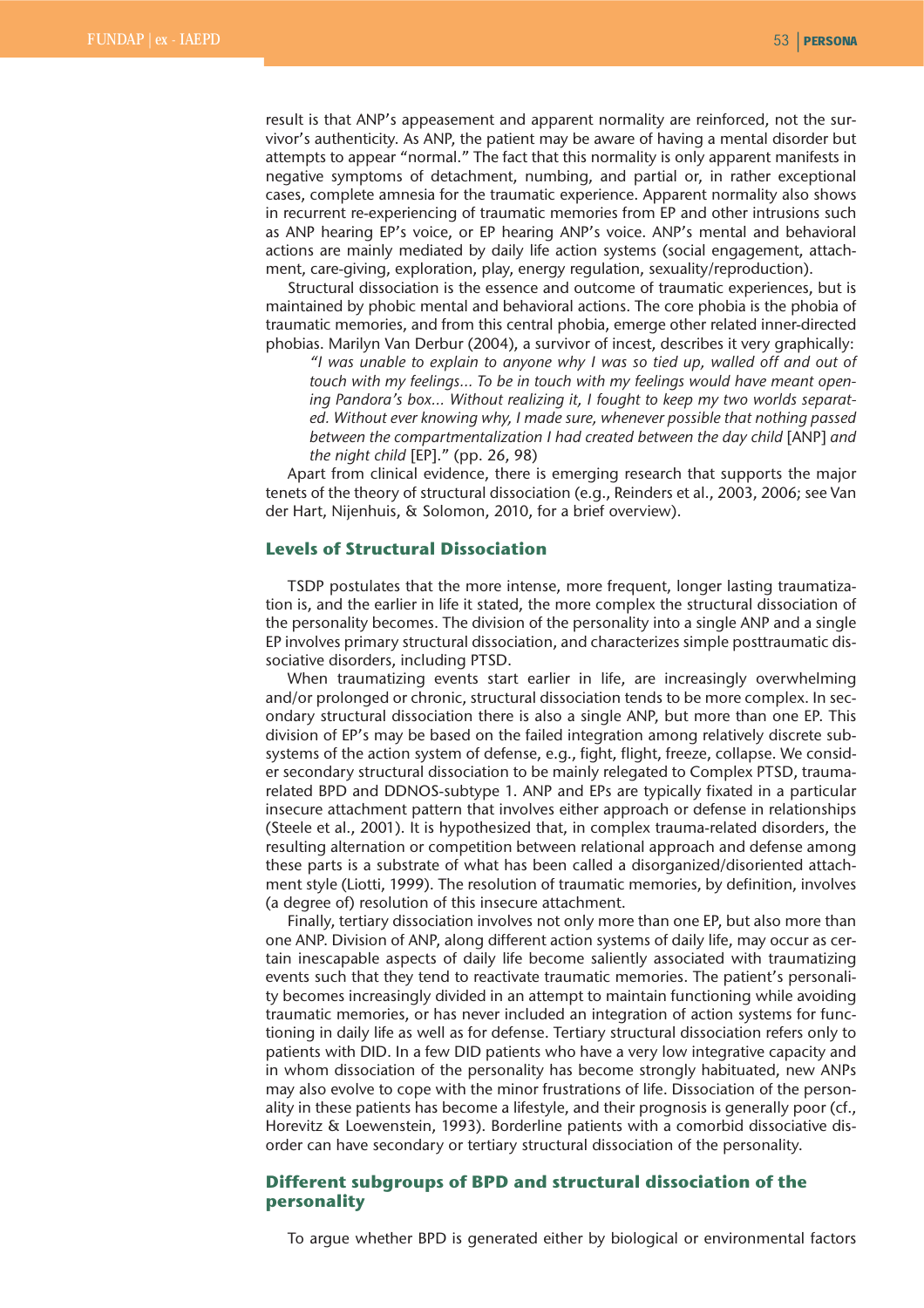probably involves a false debate. Reality comprises complex phenomena, and science often reaches a common point: all the answers are true and more research are needed. Without falling into an absolute relativism, a truly comprehensive model of BPD needs to include all the recent evidence and integrate different areas of knowledge. Currently, enough data exist that support a multimodal model for BPD.

We propose that such a model based on a clinical perspective, as statistical analysis of groups of symptoms does not fully explain individual differences. The relative influence of different factors is probably not the same for each patient, and should in our opinion be evaluated case by case. Based on our extended clinical observations, we believe that BPD patients may constitute a heterogeneous group. Hunt (2007) stated that BPD's etiology would be best explained as consisting of a combination of genetic, neurobiological vulnerability combined with childhood trauma, including abuse or neglect, that lead to dysregulated emotions, distorted cognitions, social skills deficits, and few adaptive coping strategies.

We understand the borderline group as stemming from a combination of a trauma factor (and implied structural dissociation) and a biological factor. In order to conceptualize cases, it could be useful to classify borderline patients in three groups. At one end, we would place the more dissociative borderline patients (sometimes dissociative disorders misdiagnosed as BPD), with more severe early trauma and with attachment disturbances. At the other end, we would place the more biologically-based borderline cases, with comorbid bipolar, schizophrenic, ADHD, organic injuries, etc. The attachment-based group is placed in the middle. We thus roughly distinguish three subgroups of BPD patients, in which the various etiological factors have different weights (see Figure 2).

A first group consists of patients with comorbid BPD and dissociative disorders. These patients have a history of chronic childhood traumatization, and the dissociation of their personality symptoms would be at the level of secondary or tertiary structural dissociation. A second group consists of BPD patients with no dissociative disorder diagnosis. This group would probably overlap with the so-called disorders of extreme stress or Complex PTSD, and would have a relationship with early, chronic trauma and environmental factors related to dysfunctional attachment with primary caregivers. As Van der Hart, Nijenhuis and Steele (2005) argue with regard to Complex PTSD, dissociation in these cases is at the level of secondary structural dissociation. A third group of patients have BPD with comorbid disorders of a more biological nature, such as bipolar disorder, the schizophrenic spectrum or ADHD. These more biological disorders may interact, in complex ways, with environmental factors, or function themselves as traumatic experiences (Goldberg & Garno, 2009). Some patients with atypical presentations of biological disorders, can be wrongly diagnosed as BPD because of the observable behaviors and symptoms (this would be the end of the spectrum, see Figure 1). In most of these cases, however, biological aspects and environmental factors can interact in complex ways that manifest in a true comorbidity. It should be noted, however, that, because of their innate behavioral characteristics, children that eventually will belong to this third group can also evoke parental attachment disruptions, such as severe misattunements. These children may demand the utmost of their parents, who sometimes share common genetic features or deficits with their children.

As we mentioned before, some severely traumatized individuals can meet BPD criteria and also meet criteria for a complex dissociative disorder. However, in some cases, symptoms interpreted as borderline manifestations can be better explained as belonging to a complex dissociative disorder and do not represent actual comorbidity. For example, a DID patient presented high impulsivity which manifests in a selfharming behavior, which actually related to the activation of an emotional part of the personality. When we worked with the internal system of dissociative parts, this symptom disappeared. After this, the patient no longer manifested impulsive reactions. In this case, we have a DID diagnosis, and the apparently "comorbid" symptom of impulsivity was only a manifestation of the dissociative disorder. From the TSDP perspective, the various manifestations are inseparable. In other cases of true comorbidity where there are dissociative parts, and having worked effectively with them, the impulsivity is a character trait that remains present. This differentiation is far from being clear, and indeed, when we are working from the perspective of structural dissociation underlying both phenomena, this differential diagnosis may not be crucial to the treatment strategy. The more relevant question is assessing when a biological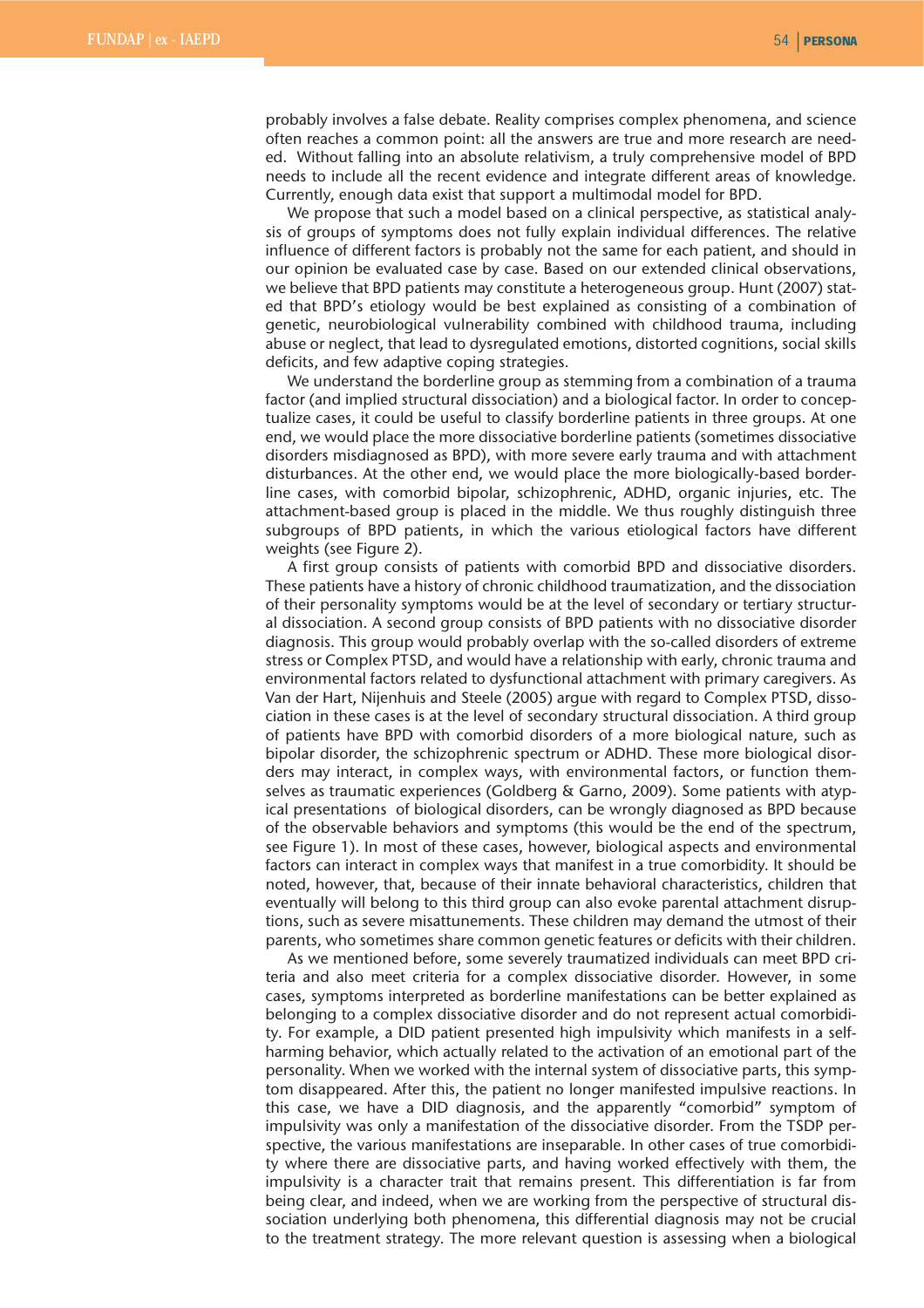factor (genetically based impulsivity, for example) is present, because of the need for a complementary pharmacological treatment.

In a similar way, some patients from the bipolar or schizophrenic end of the spectrum are misdiagnosed as borderline when the clinical features look like they meet BPD criteria. But in the majority of the BPD spectrum of cases, trauma, attachment and biological factors will interact in a complex way that will manifest differently in each patient. What is essential is the need to understand the relative contribution of each of these factors to a specific problem in a patient, because many aspects of treatment, such as pharmacological interventions or EMDR therapy, would need to have more weight depending on this evaluation. We think that it is important not to consider these factors as contradictory with each other, but rather complementary and interactive. Thus, to draw environmental and biological factors as extremes of a spectrum, as we did, is not entirely adequate, because these factors are not mutually exclusive and it is possible to find cases with high weights of both biological and environmental factors.



**Figure 2. Groups of Borderline Personality Disorder**

We could understand the existence of a continuum from secure attachment (right part of red arrow), passing through attachment disruptions, to severe traumatization. At another level biologic-genetic factors could be stronger at one extreme, and practically absent at the other, with an intermediate possibility where genetically determined temperament generates interacting with other factors to develop in character traits. This representation is not exact, because a strong genetic basis can be present (at the same time) in a severely traumatizing environment. All the combinations are possible, forming specific individual configurations.

The clinic cases described below are examples of each subgroup, representing its most relevant factor. However, the most common situation consists of the coexistence of various factors, with different degrees of influence in each individual.

According TSDP, the origin of borderline symptomatology lies in attachment trauma. However, TSDP can explain cases of BPD in the three groups, i.e., not only in the first, most evident one. We will describe the differences among the three groups mentioned before. Innate behavioral characteristics can evoke parental attachment disruptions and attachment based BPD may involve traumatization, often of "hidden" nature.

The first group, of "dissociative BPD", comprises of BPD patients with tertiary or secondary structural dissociation, with dissociative parts of the personality that have a more developed first-person perspective, and in some cases even names or ages that differ from the main part (the main ANP). Some of these parts may believe that they are different people. In the intermediate group of "attachment-based BPD", the underlying personality structure is the same (usually secondary structural dissociation), but the dissociative parts have less developed first-person perspectives, and the patient can only notice dramatic changes in emotions, behaviors or cognitions, without an inner experience of "having parts", and general changes in elements constitut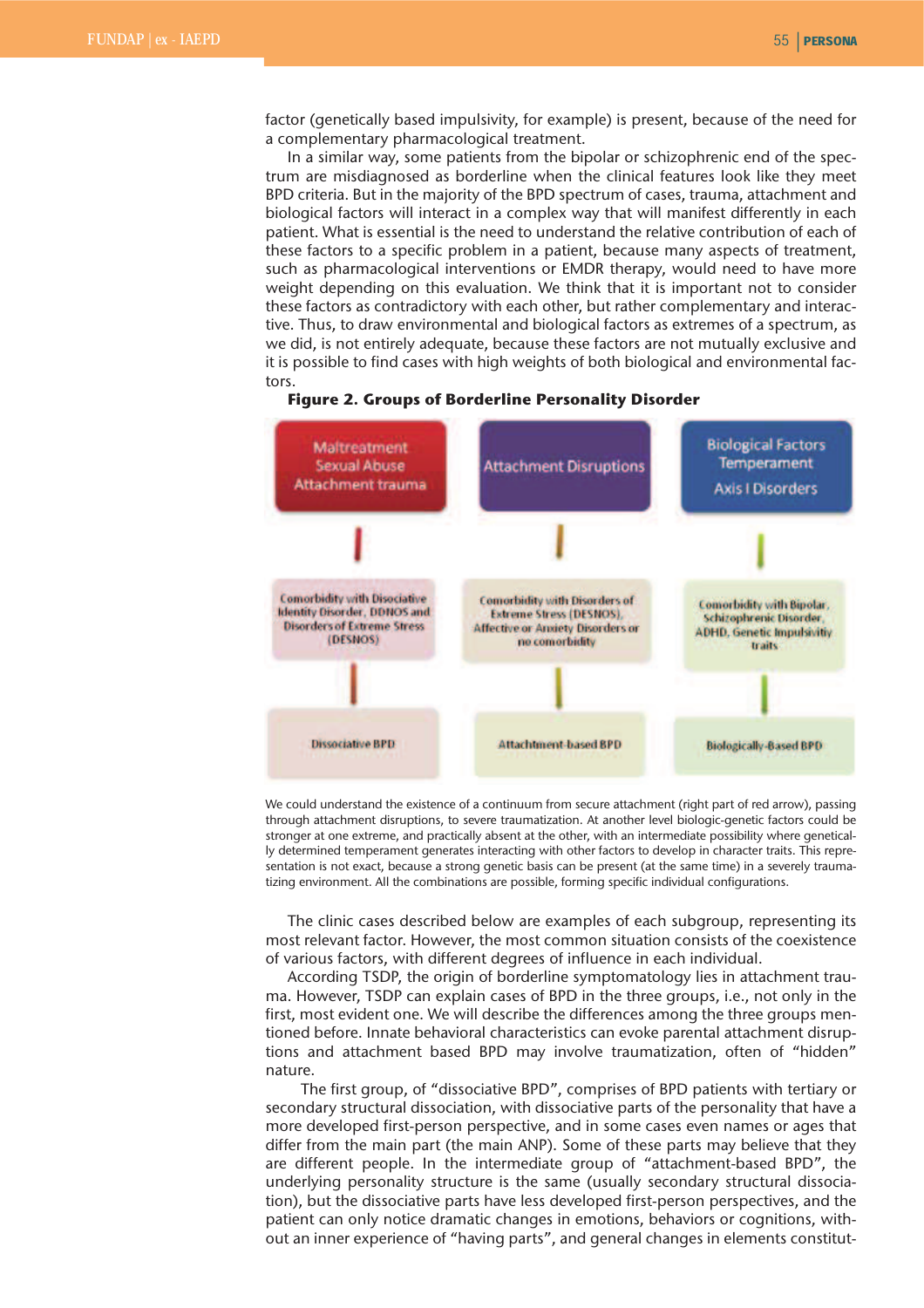ing identity. The third group ("biologic BPD") helps us to understand the complex interaction between more biologically-based elements and trauma history, and how the environmental and structural brain aspects are modulated or aggravated by early attachment relationships.

In their article on a proposed class of Posttraumatic Personality Disorders, Classen, Pain, Field and Woods (2006) suggested to keep the name BPD for people with early disorganized attachment (D-attachment) with primary caregivers but with less chronic childhood abuse. This category is rather similar to the BPD group that we have named "attachment-based BPD". From a TSDP perspective, both are characterized by some degree of structural dissociation, that is based on early attachment-trauma and other forms of trauma.

In the following section we present three clinical cases that highlight the differences between the "Dissociative BPD", the "Attachment-based BPD," and the "Organic BPD".

#### **Case 1. "Dissociative Borderline Personality Disorder"**

Isabel, age 28, was diagnosed as BPD and later as DID, which involves Tertiary Structural Dissociation. She presented with self-harming behaviors, anorexic features, changes in behavior, unstable relationships, identity problems, and psychotic-like symptoms (auditory hallucinations). This woman hid the majority of her symptoms or minimized them in the therapy sessions. With time and a more detailed exploration, it became evident that she suffered from major amnesia and that she had a number of dissociative parts dealing with different aspects of daily life. One part was an efficient teacher (ANP-1), and as this part she couldn't remember anything about what she had done the past weekend with her friends (when ANP-2 had been active). These parts each had an elaborated first-person perspective. A complex inner system of dissociative parts (EPs) become evident during the therapy, with less elaborated first-person perspectives, and many borderline symptoms could be understood as manifestations of her dissociative identity disorder. For instance, her unstable relationships resulted from different parts of personality relating to different people, with hostile parts pushing the patient to relate with potentially damaging men. Her auditory hallucinations were intrusions of several emotional parts, and her self-harming behaviors represented aggressions from some parts against others.

## **Case 2. "Attachment-based Borderline Personality Disorder"**

Mirta, age 42, was a woman without a severe trauma history but an ambivalent attachment with primary caregivers and with personality traits of impulsivity. She experienced severe emotion dysregulation with a tendency to hyperarousal. In some moments she could be functional, but at other times she acted in a more dependent style and was unable to do things by herself. In these moments she behaved in a childlike way, with emotions that were connected with early experiences of lack of affection by her parents and the anxiety related to her father's problems with alcohol. At other times she behaved like an adolescent, for example, falling intensely in love with different men. In those moments when she shifted into different modes of behavior, she did not have the inner experience of being a different person or having a different identity. Instead, she described herself as acting and feeling "as a little child" or an "adolescent". The resources she displayed at other times, in other areas of her life were not accessible for her when these mental states, which may be understood as dissociative parts, were activated. She did not have the ability to modulate these parts of the personality or the change between them. Instead she used cocaine and other drugs to achieve those changes, for instance to decrease the fear of loneliness connected with the "little child part". These emotional parts were not so well defined, with less elaborated first-person perspectives, than in the previous case. Rather, she described the behaviors done in these states as "not me" and "I can´t understand why I did such crazy things!". This structure could be characterized as secondary structural dissociation of the personality.

#### **Case 3. "Biologic Borderline Personality Disorder"**

Lucia, age 48, was diagnosed as BPD for 10 years. She presented mood changes,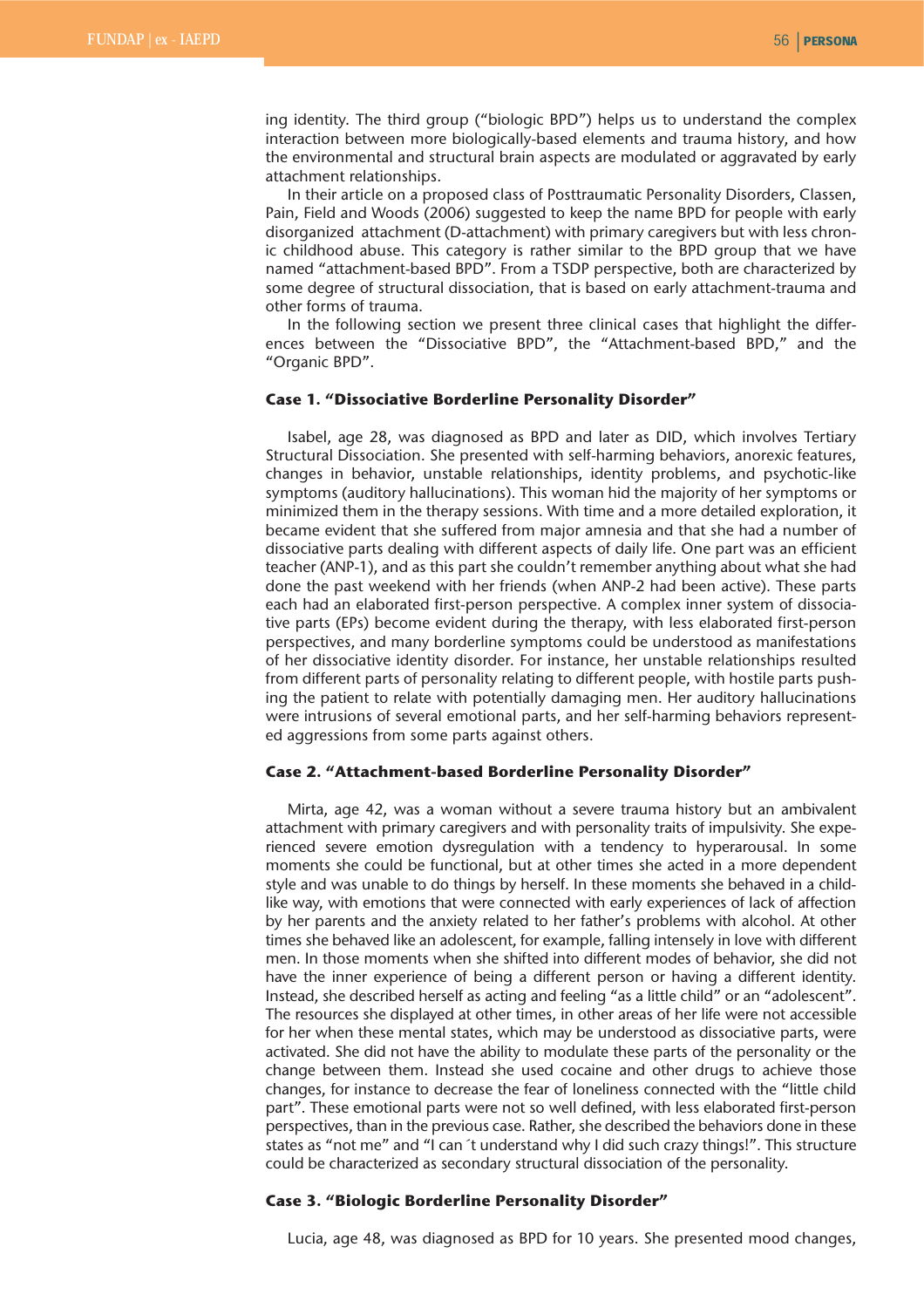with recurrent and short-length depressive states. Her interpersonal relationships were unstable. She had a problematic marriage (which she tolerated because of her fear of being abandoned) and no social support. Self-harming behaviors and suicide attempts were frequent. She had a demanding and dependent attitude with her previous therapists. After some years of chronic depressive symptoms, she presented a clear manic episode. A further depressive state was followed by a new manic phase with psychotic symptoms incongruent with the affect. With a combination of antidepressant drugs, mood stabilizers and neuroleptic medication, many "personality" features changed. Her emotional dysregulation and self-harming behaviors were strongly reduced. In this example it is difficult to establish which symptoms were due to subclinical mood oscillations and which were related to personality features, because so many years living with the consequences of her disease caused so much secondary traumatization.

# **Case 4. "All-in-one"**

Julio, age 41, presented mood changes, high impulsivity, risk behaviors, identity disturbances, and unstable relationships. His family of origin was dysfunctional, his mother was emotionally very distant and frequently neglectful, and his father was frequently absent and emotionally and physically abusive when he was present. Julio presented behavior problems during his childhood. He met criteria for adult Attention Deficit Hyperactivity Disorder (ADHD) with low maintained attention and high impulsivity and hyperactivity. His mother also met ADHD criteria, she presented an extreme lack of attention, and this characteristic probably influenced her neglectful care. His father was very impulsive, but with normal attention. All these factors in both parents may have influenced the patient´s early development: the negative genetic influence can be increased by the attachment style and the effects of emotional and physical maltreatment. He frequently presented signs of structural dissociation, alternating between an attachment-dependant part (EP) which desperately needed intimate relationships, an aggressive EP (facilitated by alcohol use) and a depressive EP (linked with a self-defeating features), which alternated with an ANP with narcissistic features. Thus, Julio was characterized by secondary structural dissociation.

### **OTHER APPROACHES TO THE DISSOCIATIVE NATURE OF BPD**

The theory of structural dissociation of the personality (TSDP) is not the only theoretical approach that emphasizes the dissociative features of BPD. Some authors even have described all personality disorders in terms of dissociation. Bromberg (1998), for instance, states that:

"Personality disorder" represents ego-syntonic dissociation no matter what personality style it embodies… A dissociative disorder proper (…) is from this vantage point a touchstone for understanding all other personality disorders. (pp. 201-202)

Other authors also describe concepts which are similar to those of TSDP. Blizard (2003) and Howell (2002, 2005) conceive BPD as a dissociative disorder with "a significant pattern of dissociated self-states" (Howell, 2002), i.e., masochistic/victim ego states or self-states and sadistic self-states, also labeled as rageful/perpetrator selfstates or abuser self-states. These "self-states" are equivalent to the TSDP concept of "dissociative parts of the personality". We prefer the term "dissociative parts" because they can be complex and comprise different mental states at different times (Van der Hart et al., 2006/2008). Lieb, Zanarini, Schmahl, Linehan and Bohus (2004) state that patients with BPD: "often move from one interpersonally reactive mood state to another, with great rapidity and fluidity, experiencing several dysphoric states and periods of euthymia during the course of one day", a statement which implies dissociation.

Some models of BPD involve a dissociative perspective that shows similarities with TSDP. Cognitive analytic therapy (Ryle, 1997), for instance, describes the connection between early trauma, caregiving styles and borderline pathology. The related model of borderline functioning—the multiple self states model (MSSM)—explains many of the features of BPD in terms of the alternating dominance of one or other of a small range of "partially dissociated" self-states (Ryle, 1997). These self states are the equiv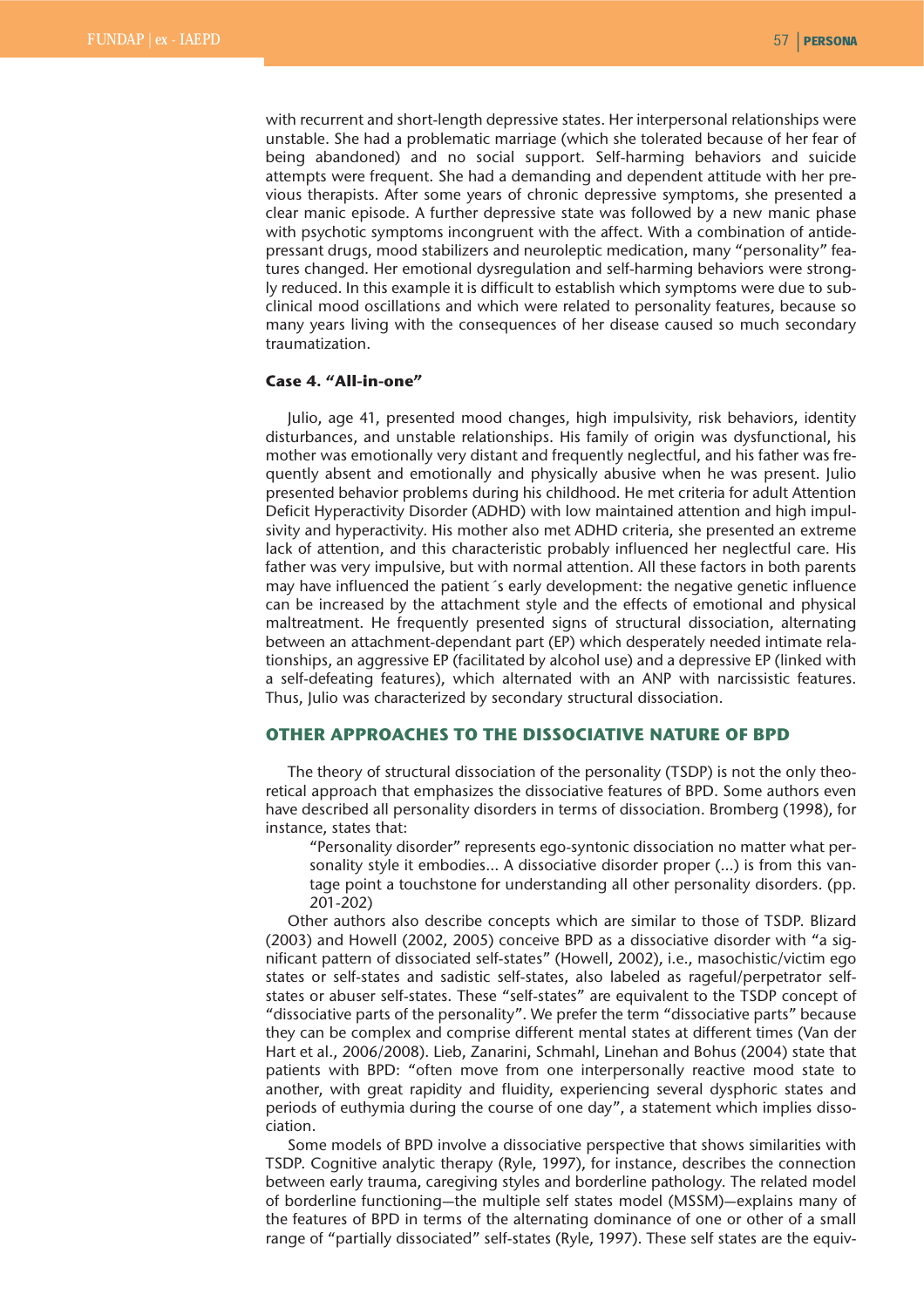alent of the dissociative parts of the personality. Golynkina and Ryle observed that "between these states there may be impaired memory but complete amnesia is rare, and some capacity for self-observation across all, or nearly all states is present" (p. 431). Ryle (2007) stated that BPD patients manifest major discontinuities in their experience and behavior, and these contribute to the difficulties of clinicians seeking to treat them. In his view, the underlying problem is one of structural dissociation of self processes into a small range of partially dissociated self-states, the switches between which can be abrupt and evidently unprovoked. It is obvious that this view has much in common with TSDP, which more clearly emphasized the first-person perspective of dissociative parts. Some examples of the types of self-states described by Golynka and Ryle (1999) are: an ideal self ("others admire me"), an abuser rage state ("I want to hurt others"), a powerless victim ("others attack me and I am weak)" and a zombie state. TDSP relates these different self-states or dissociative parts are mediated by different action (sub)systems: for instance, the abuser rage part is mediated by the fight defense subsystem, and the powerless victim by the submissive defense action subsystem.

Ryle and Kerr (2006) define the Reciprocal Role Procedure as an underlying concept in what he calls the Multiple Self States Model of BPD (MSSM). Procedures are sequences of perception, appraisal, action and evaluation of the consequences shaping aim-directed action. Each role is identifiable by its characteristic behavior, mood, symptoms, view of self and others, and sought-for reciprocation, that links with the TSDP concept of the first-person perspective of dissociative parts.

Another approach which links early experiences with adult systems managing concepts very closed to TDSP is the Schema Therapy for BPD (Young, Klosko, & Weishaar, 2003). Young and colleagues observe that BPD patients are characterized by the existence of different "parts of the self" that they re-labeled as "modes". They identify four main types: child modes, maladaptive coping modes, dysfunctional parent modes and health adult mode. They state that: "In patients with borderline or narcissistic disorders, the modes are relatively disconnected, and the person is capable of experiencing only one mode at a time. Patients with BPD switch rapidly from mode to mode" (p. 272). This switching between different modes is equivalent to the alternation between EPs and ANPs as described by TSDP. In both theories, some modes or dissociative parts can themselves dissociate in subparts. One of the differentiations that Young and colleagues made pertains to the child modes: the vulnerable child, the angry child, the impulsive/undisciplined and the happy child. Again, TSDP argues that these different parts, some of which may be described as EPs, are mediated by different action (sub)systems, may have different levels of mental development, and hold different (aspects of) traumatic memories. Young and colleagues distinguish a Healthy Adult Mode, which does not seem to be similar to ANP. The authors observe that this mode is virtually absent in many borderline patients; thus, it would be something to strive for the course of therapy. However, according to TSDP some ANPs may be highly functional (see also Horevitz & Loewenstein, 1994), comparable to Young and colleagues' Healthy Adult Mode. But however healthy ANP's functioning seems to be, it is still a dissociative part of the personality which has not integrated other parts. Once the personality is fully integrated, TSDP would speak of a healthy personality with a good capacity for self-reflection, insight and self-regulation.

Finally, another relevant author in BPD conceptualization is Otto Kernberg (1993). In Transference Focused Psychotherapy, he describes a developmentally based theory of Borderline Personality Organization (Levy et al, 2006), conceptualized in terms of unintegrated and undifferentiated affects and representations of self and other, which may have some similarities with the dissociative parts described in TSDP. Partial representations of self and other are paired and linked by an affect in mental units that Kernberg calls object relation dyads. In borderlines these dyads are not integrated and totally negative representations are split off/segregated from idealized positive representations of self and other. The mechanism of change in patients treated with Transference Focused Psychotherapy is the integration of these polarized affect states and representations of self and other into a more coherent whole, this integration being a shared goal with TSDP therapeutic approach.

Kernberg (1993) proposes several developmental tasks for borderline patients. They should become able to make a distinction between what is self (and own experience) and what is others (and their experience). This concept is present in TSDP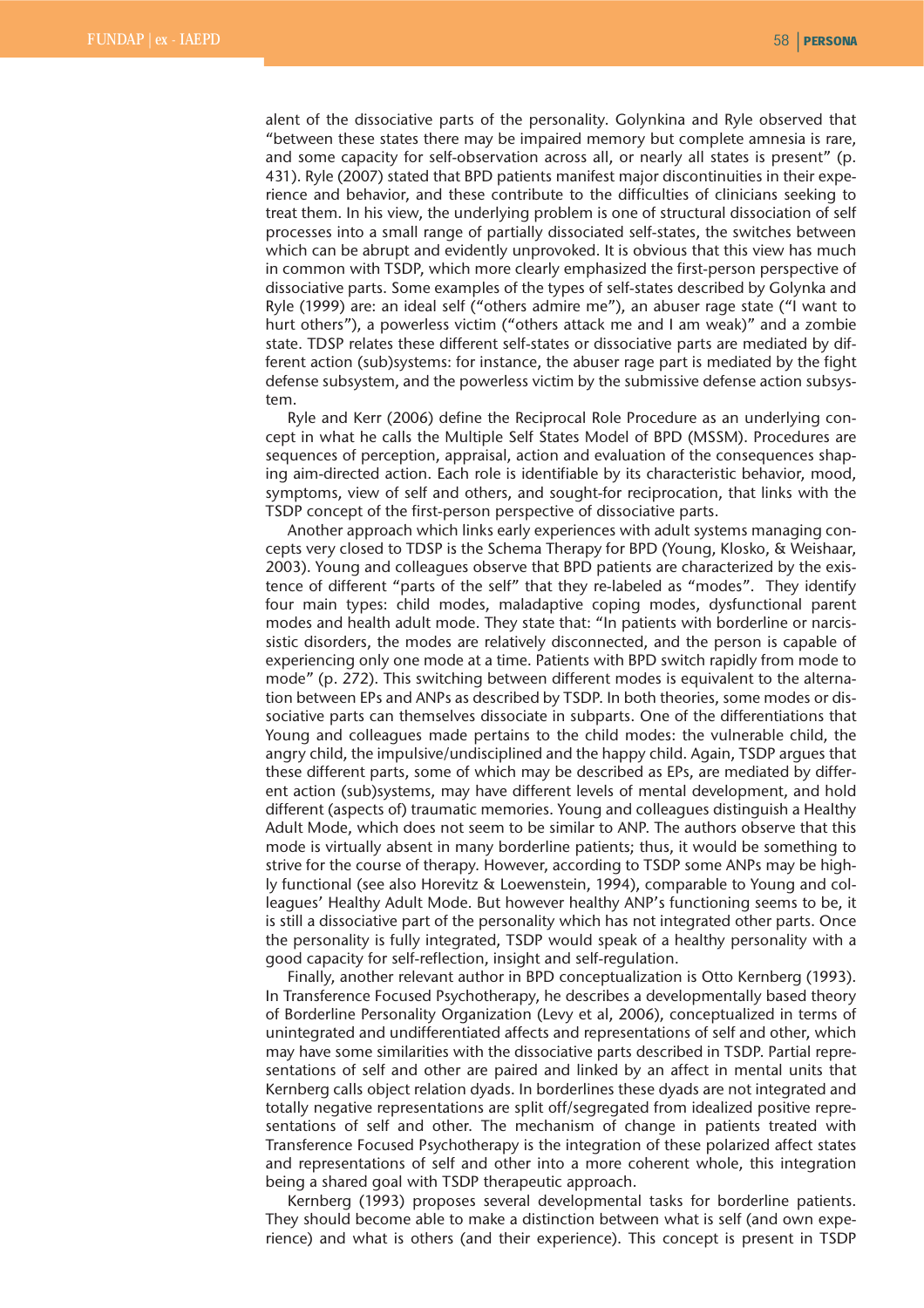which establishes the relevance of differentiation and synthesis. The concept of synthesis in TSDP is similar to Kernberg´s (1993) second developmental task of overcoming splitting: the borderline patients should re-learn to see objects as a whole, both good and bad at the same time. Similarities between both theories are not so close as those from Ryle & Kerr (2006) and Young, Klosko, & Weishaar (2003), but some parallels can be found.

In summary, many conceptualizations of BPD refer, in different ways, to the dissociation of the personality in BPD patients, which is most elaborated in TSDP. Various authors emphasized the role of early and severe childhood traumatization and insecure attachment in the development of BPD. They mentioned the switching between unintegrated mental states (dissociative parts) in BPD patients. Some of these parts appear apparently functional in daily life (ANPs), other parts are linked to traumatic experiences (EPs). TSDP offers a comprehensive vision of all these aspects, integrating findings and insights from neurobiology and psychotraumatology.

# **DSM-IV-TR BPD CRITERIA VIEWED AS POSTTRAUMATIC DISSOCIATIVE SYMPTOMS**

As Van der Hart, Nijenhuis and Steele (2005) did with regard to the symptom clusters of Complex PTSD/DESNOS, below we describe how the main symptoms of BPD can be understood from TSDP's perspective, i.e., as being related to various dissociative parts of the personality, notably those mediated by defense action subsystems (EPs).

## **1. Frantic efforts to avoid real or imagined abandonment**

Many people with BPD maintain they have a very hard time when they are alone, even for very short periods of time. Others claim they feel alone even when surrounded by others. The fear of being alone makes them especially vulnerable to abandonment "signals" which are easily triggered by relational stimuli or by situations perceived as dangerous. Feeling ignored or rejected can unleash very intense emotional reactions in patients with this diagnosis. Although most people can feel bad when they are afraid of being abandoned and can react in many different ways in the face of loss, it is not frequent that these reactions reach the extremes that can be observed in borderline patients (Mosquera, 2004, 2010). These features can be understood from the TSDP as different EPs getting triggered by traumatic memories and experiences. If the patient has had an attachment figure who was neglectful, the need of attachment could be extreme, and when faced with the possibility of losing an attachment figure, the EP mediated by the attachment cry action system gets activated (being expressed in the adult borderline as "*don´t leave me*"). But in insecure early attachment, defensive action systems should be activated with the primary caregiver, and this is now similarly activated with adult attachment figures with a fight EP ("*I hate you*") that can turn against the ANP ("*if you leave me I will kill myself*"). With a disorganized-disoriented attachment this situation is more extreme and dissociative parts tend to have more self-person perspective. This situation would be more related with the dissociative BPD group than other types of insecure attachment.

The presence of a strong biological basis could function as a multiplicative factor, increasing the effect of – in different circumstances – minor attachment problems. For example the lack of emotional regulatory capacities can make difficult to tolerate disturbing emotions coming from loneliness and loss, and impulsivity can increase disruptive behaviors oriented to recover the lost love. During childhood, these extreme reactions can exacerbate difficulties from the caregiver to safely attach "this so difficult child", in a circular causation.

# **2. A pattern of unstable and intense interpersonal relationships characterized by alternating between extremes of idealization and devaluation**

Borderline patients are known for maintaining intense interpersonal relations, usually very volatile and problematic relations. Certainly it is hard to understand how statements like "leave me alone" and "I never want to see you again" can really mean "please don't leave me, I need you". Although this might be evident to others, border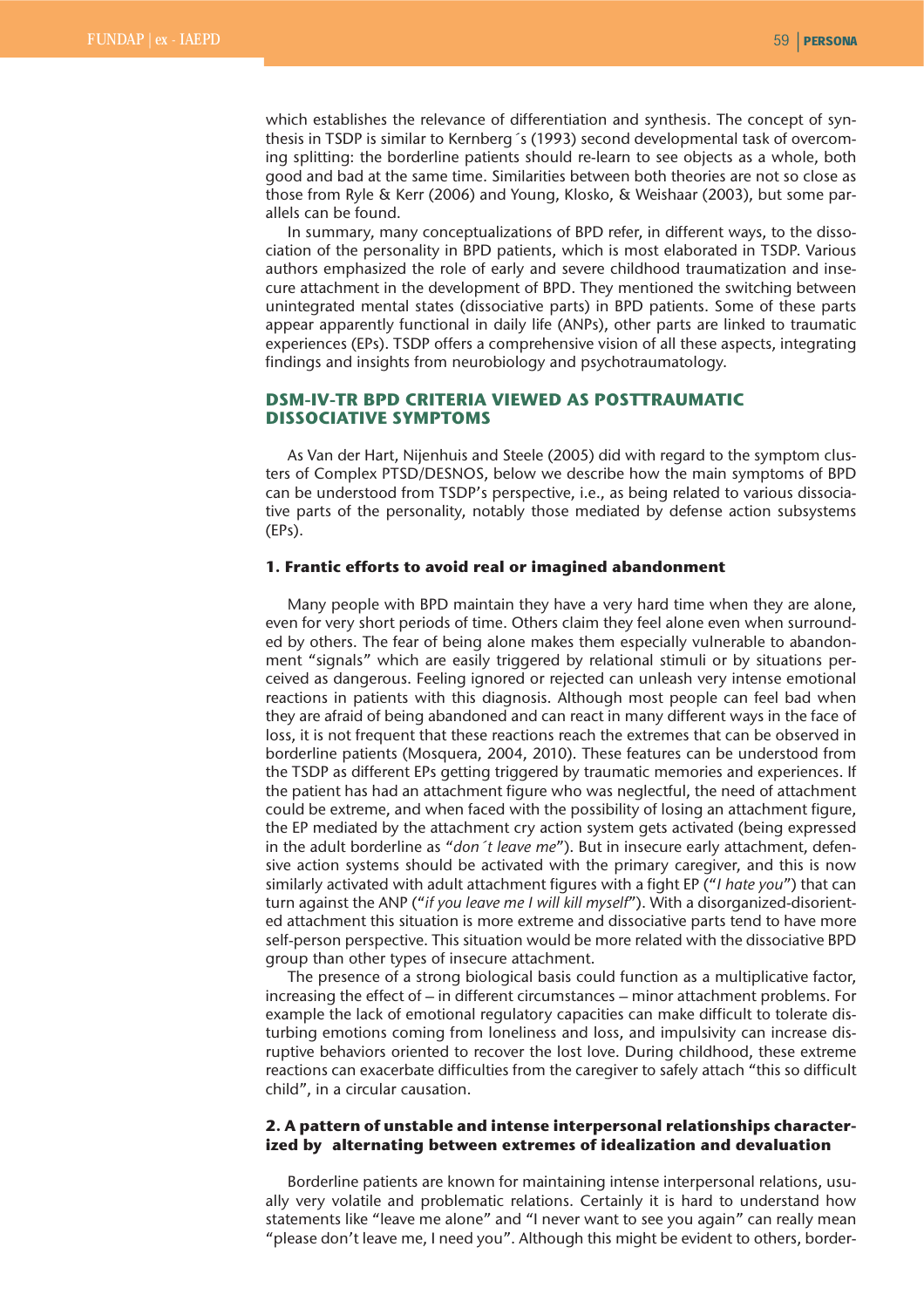lines are not always aware of this "lack of connection" between what they "feel and need" and what they "do and say". This is one of the reasons why many borderlines feel confused and puzzled by the reactions they get from others and vice versa (Mosquera, 2004, 2010).

Borderline patients can idealize those that take care of them, even people they just met – especially when they perceive a "special connection", when they feel cared for, listened to or valued (Mosquera, 2010). Frequently, to meet their attachment needs, the children have filtered the negative aspects in the caregiver, constructing an idealized figure. When these negative aspects became undeniable (for example, during abuse) different defensive action systems could be simultaneously activated and blocked, to give way to reactions judged as more efficient to survive (like submission or collapse). All these reactions, even those never acted out, stem from EPs. Their perceptions of and actions toward significant others, such as idealization, rage (fight), fear and avoidance (flight) or submission are based on different action (sub)systems that are not integrated due to the child originally having to deal with inconsistent or harmful caregiver behaviors. In adult intimate relationships, including the therapeutic relationship, this alternation between ANP (or ANPs) and different EPs is reproduced.

Borderline patients can switch quite fast between the activation of EPs as defensive and attachment action systemsand they can pass from idealization to devaluation if they think they are being ignored, not cared for or rejected (activation of attachment cry EP). A very small detail can trigger a profound sense of betrayal and emotional pain. This apparently small detail can be a reminiscence of a very relevant detail in the relationship with primary caregivers. That is, the apparent disproportion in the reaction can reflect that the patient as EP(s) is not actually reacting to the here and now situation, but to the there and then one. In other words, the patient lives in trauma time (Van der Hart et al., 2010). For a little child yelling, criticism or hostile attitudes are not a minor experience. When this child becomes an adult, any high tone of voice or critical comment can trigger an apparently unjustified reaction. These contradictory reactions in intimate relationships may relate to a disorganized D attachment that the individual developed in childhood. This external disorganization may be the outward manifestation of competition among rigidly organized dissociative parts that are mediated by defense and attachment systems, respectively. These parts have contradictory approaches to solving the dilemma of relating to an unpredictable and unsafe, but needed caregiver (Liotti, 1999; Van der Hart et al., 2006/2008).

A related factor that complicates BPD patients' relations with others is the tendency to personalize other's reactions and comments and to interpret them as something "against them" (like an attack). They are usually afraid of being "found out" (in many cases because the abuser did a very good job making them feel guilty, "bad", unlovable, etc.), so any possible sign of rejection can activate very strong reactions in EPs. A submissive EP ("I am weak") can be activated when a perceived rejection or reminder of an early emotional neglect takes place. However, at the same time an enraged EP – mediated by the fight action subsystem – may react violently to the other person.

## **3. Identity disturbance: markedly and persistently unstable self-image or sense of self**

Frequently borderlines refer to not knowing who they are, what they like or what they would like to do. A low integrative capacity and the inner experience of changes in mental states, i.e., a switching between different EPs and ANP, can be a phenomenological basis for this identity disturbance. This can lead them to embark on projects and establish objectives that are hard to accomplish. The low level of mental efficiency (Van der Hart, Nijenhuis & Steele, 2006/2008) can contribute to their difficulties to engage in adaptive activities. Many borderlines say they lack an identity and often say phrases like "I know how I should be, what I should do, what would be normal to feel but I am incapable". This consciousness of "being strange" makes them feel guilty and frustrated. When preoccupied patients do not have a well-defined identity and cannot find an explanation to their suffering, they look for "cues" in others: anything that can explain their confusion and uncertainty, anything that helps them feel less guilty and might help others understand them. This can be related to one of the phenomena that can be easily observed in BPD patients during hospitalization: mimicking. Borderline patients frequently "copy" symptoms from others. Many feel overwhelmed by simple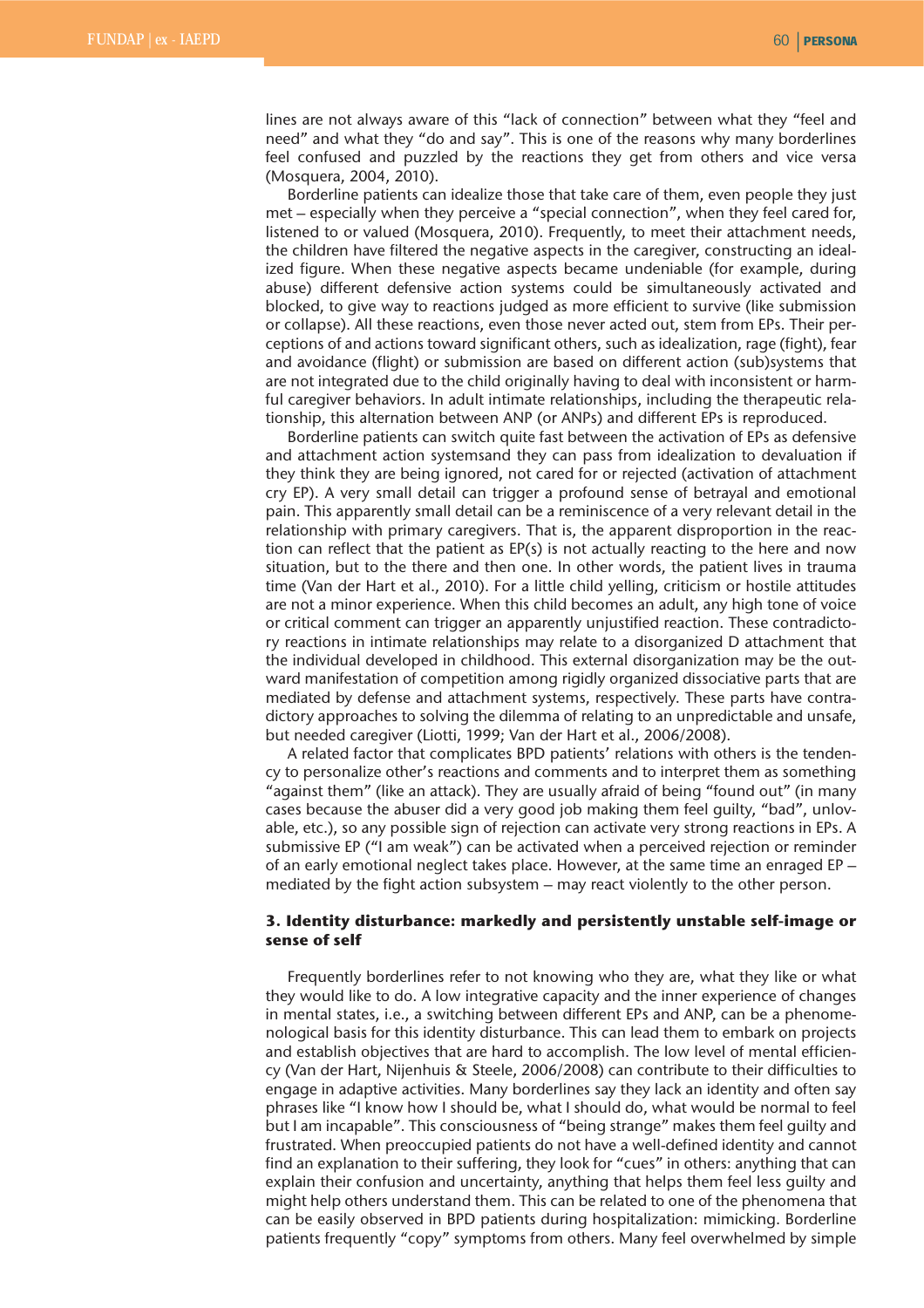questions such as "How would you describe yourself?" and "What do you like to do?" (Mosquera, 2010)

Borderline patients show a tendency to do what others expect. As children they did not learn to think about themselves and their needs; they had to act according to other's needs. They tend to act / react according to their perceptions of other's needs and opinions. Their extreme need of attachment can be another reason for this way of functioning.

Borderlines frequently say they feel "fake" or "phony"; for this reason they adopt apparently normal facades (the apparently normal part of the personality, ANP). They tend to create masks and try to act as they think others want them to act. A patient said: "I feel like a clown who is always acting for the gallery; I always have a smile and pretend I'm ok so I don't have any problems with others; I feel I cannot express what I feel because others wouldn't understand" (Mosquera, 2010). We must comment that some borderlines are aware of their efforts to make a facade of apparent competence but in more dissociative cases, they are not aware of the existence of EPs while being in "ANP mode". This may reflect ANP's avoidance of traumatic elements contained in the EPs and the absence of realization of trauma and trauma-derived mental actions characteristic of early traumatization (Van der Hart, Nijenhuis & Steele, 2006/2008).

## **4. Impulsivity in at least two areas that are potentially self-damaging (e.g., spending, sex, substance abuse, reckless driving, binge eating)**

Biological and environmental factors may contribute to these symptoms. A person may have an impulsivity personality trait, genetically inherited from his father. This impulsivity trait cannot be adequately regulated by the impulsive father, who overreacts to his son´s behaviors, or by the mother, who is victimized by the father´s abusive-impulsive behaviors. When the young child expresses rage, it is consistently repressed in response to the overcontrolling parents, and this contributes to the dissociation of this mental state from others. When this child becomes an adult, he may oscillate between an ANP rigidly controlling his rage, or expressing it in an uncontrolled way (EP) when he needs to express rage. The adaptive anger that allows people to search for their necessities or enable them to refuse an abusive demand is not an option for this person, because highly developed integrative processes are absent.

Some borderline patients turn to substance abuse and self-medication as a way to avoid getting in touch with EP's feelings and reactivates traumatic memories. Others resort to binge eating, since this may create a stuporous state that allows the avoidance of EP. In other patients, impulsivity reflects an uncontrollable need in an EP, a need that in most of them was not recognized and satisfied during childhood. These patients learned to ignore or rigidly control this need, which remains dissociated in an EP. Some borderline patients manifest compulsive sexuality, which sometimes can be a reenactment of an early sexual abuse. Such reenactments involve an EP that imitates the original perpetrator and at least one other EP that suffered the pain, fear and shame of the original abuse. This behavior is not always related with sexual abuse, for example a child EP can tend to reenact a relationship with a verbally abusive parent, with an absence of mindsight in sexual partner which reproduces the same pattern from early caregivers, while the ANP suffers for being trapped in degrading relationships. Many different impulsive behaviors can be understood as EP activations which escape from ANP's rigid control.

## **5. Recurrent suicidal behavior, gestures, or threats, or self-mutilating behavior**

Suicidal behavior, gestures or self mutilating behavior are usually interpreted as blackmail or manipulative behavior. However, in most cases the patients, as ANP or as a controlling EP resorts to these behaviors in order to manage vehement or unbearable emotions. Many borderline patients report feeling better when they cut or burn. Unbearable emotional pain together with the anticipation of the danger of self-injury may induce an increase of endorphins – secondary to states of derealization – which decreases pain awareness, reduces emotional distress and induces analgesia. In other cases, the reason for self-injury is to cause physical pain because the patient find this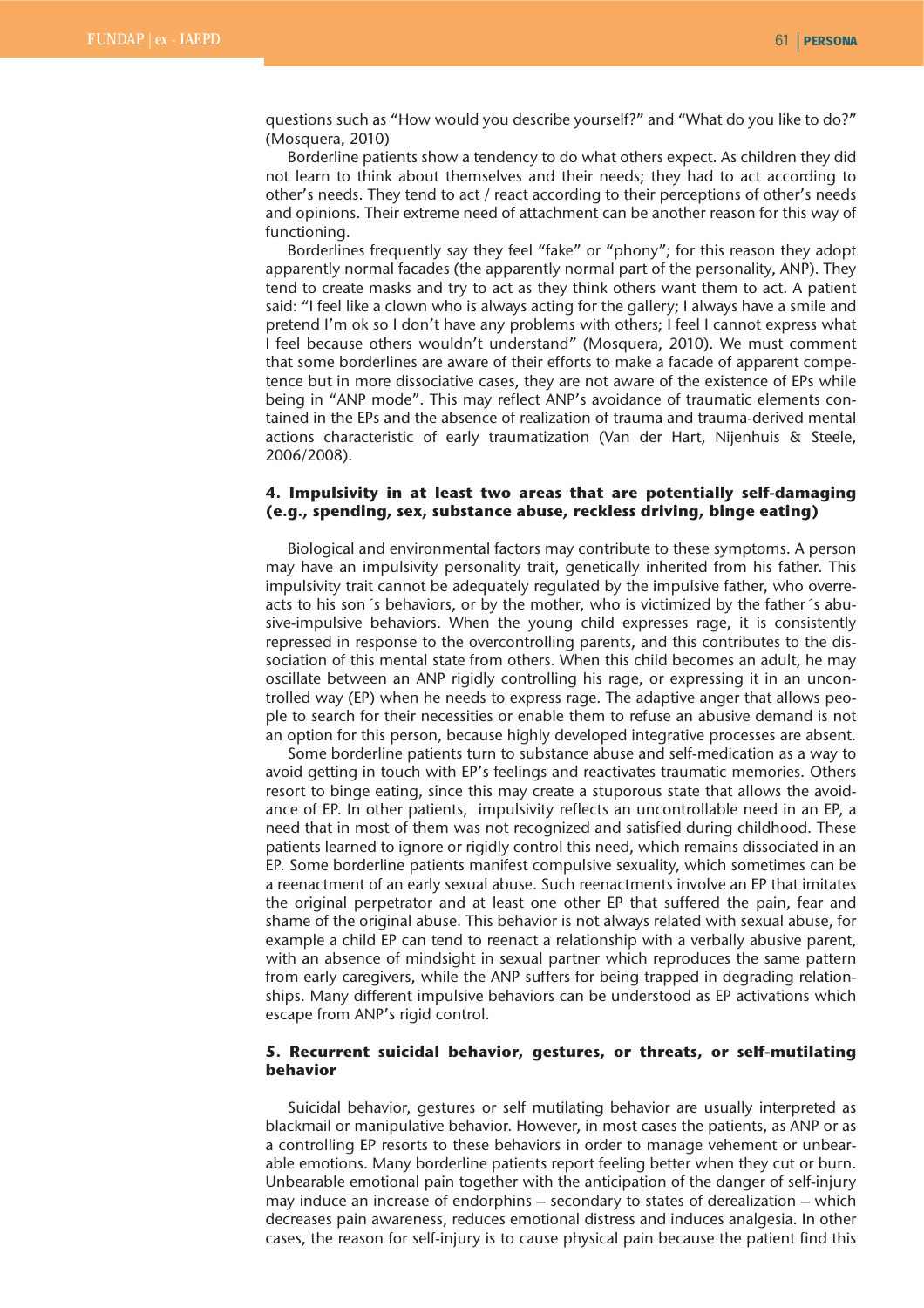physical pain "more bearable than emotional pain" (contained in EPs).

In more complex dissociative cases, some punishing EPs may be involved in the acts of self-harm with the goal to punish other parts, for instance, they consider these parts to be guilty of the abuse (because their submissive response), as experienced in reactivated traumatic memories, or to be weak (hostile parts consider that to be strong is the only way for not being abused anymore). The punishing EPs may also express themselves as intrusive thoughts or voices that blame or threaten the ANP or another EP. Borderline patients may resort to self-harm with different levels of planning, ranging from highly impulsive to carefully planned actions. Furthermore, in some cases ANP is completely present and aware of these actions. In other cases, one or more EPs may have taken over executive control to such a degree that ANP's presence is completely inhibited, with the result that ANP has amnesia for the triggers, the intention and planning to self-harm and/or the act of self-harm itself. It is possible that an observing part (EP) simultaneously watches from a distance what is being done.

## **6. Affective instability due to a marked reactivity of mood (e.g., intense episodic dysphoria, irritability, or anxiety usually lasting a few hours and only rarely more than a few days)**

Borderline patients present an affective instability that has an effect on many areas of their life and can be manifested by abrupt changes in emotional states. Many of these patients are characterized by chronic dysphoria and feelings of emptiness. They are easily triggered by ordinary events that remind them of traumatic experiences or unresolved conflicts. Then their tendency toward feeling empty and "flat" may be interrupted by episodes of rage, anguish and desperation, in which various EPs are highly present. It is important to keep in mind that apparently ordinary events, that can actually function as "triggers" because of their perceived similarities with the original traumatizing events, may reactivate traumatic memories and EPs to which these memories belong. This can generate shifts between ANP and EP that explain many of the dramatic mood changes (Steele, 2008; Mosquera & Gonzalez, 2009a; Mosquera, Gonzalez, & Van der Hart, 2010).

For example, a female borderline patient can oscillate between thinking that her partner is maltreating her (while feeling hurt or rage) and being certain she "cannot live without him" when faced with the menace of being alone. This patient can manifest very rapid and intense changes in her affect, reacting in diverse ways that both she and other find confusing. When she perceives that her partner is mistreating her, she can be re-experiencing a past aggression by her father in childhood, with a mixture of rage (fight-based EP) and fear (flight-based EP). When she shifts to the belief "I cannot live without him," she may be shifting to a submissive EP or an attachment crybased EP. In secondary structural dissociation, these EPs are not very complex and their first-person perspective is not well-developed. The patient as ANP may be aware of these changes; when, for example, she is in touch with the child EP that feels "I cannot believe without him", she may experience the fight EP's enraged reaction as "not me".

Borderline patients are known for their "black and white" thinking. These extremes are characteristic of structural dissociation of the personality, with different dissociative parts having polarized perceptions, thoughts, emotions, and behavioral actions. When they feel disheartened, they can react with rage and direct their feelings towards others (for example with verbal assaults) or towards themselves (cutting, burning).

Emotion dysregulation is another factor that needs to be considered related with this symptom cluster. People with a background of early chronic traumatization, attachment trauma or attachment disturbances have difficulties maintaining their emotions within a window of tolerance (Ogden & Minton, 2000; Ogden, Minton, & Pain, 2006). They can become uncontrollably hyperaroused or hypoaroused. Emotional dysregulation can be partially inheritable (Goldsmith & Harman, 1994), but this trait will be either amplified by an inadequate caregiver or moderated by a safe and supportive caregiver. During traumatizing experiences, EPs may become hyperaroused (rage, extreme fear, panic) or hypoaroused (total submission), manifesting these respective conditions whenever they are reactivated. When the caretaker is unable to regulate the child's extreme experiences or even is the cause of them, these dissociative parts become all the more rigid and entrenched.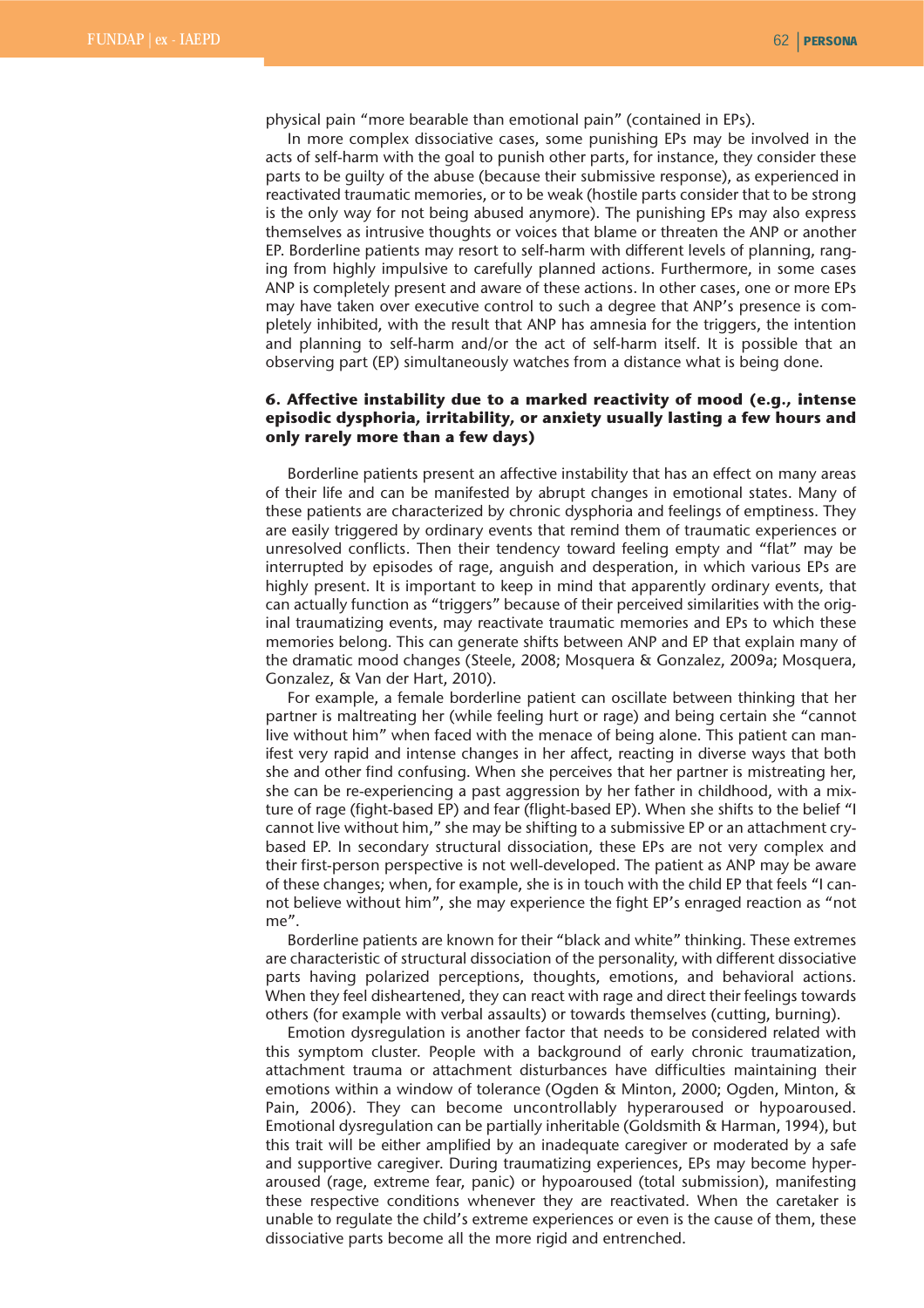For many authors, this criterion seems to have a stronger biological weight, one which would respond best to pharmacological treatment. However, it would be a mistake to ignore the presence of external and relational factors in the patient's past and present relationships that influence the tendency of most borderline patients to be overly reactive.

## **7. Chronic feelings of emptiness**

Emptiness is a chronic feeling in most borderline patients which they usually try to attenuate. Patients characterized by chronic feelings of emptiness may report how they make desperate efforts to fill their overwhelming emptiness. Some patients report that these sensations make them feel very dependent on other people (believing only others can fill up this emptiness). Sometimes this feeling of emptiness represents EPs, dissociative parts that contain experiences of emotional neglect, distancing or withdrawing from the caregiver and their unmet attachment needs. These patients report a feeling of emptiness that they "cannot fill with anything". Sometimes a lack of affect relates to ANP's desperate attempts to avoid any feeling or bodily sensation that could trigger traumatic memories and overwhelming affect, leading to a life "lived at the surface of consciousness" (Appelfeld, 1994; Van der Hart, Nijenhuis, & Steele, 2006/2008).

## **8. Inappropriate, intense anger or difficulty controlling anger (e.g., frequent displays of temper, constant anger, recurrent physical fights)**

Many borderline patients show unpredictable reactions and sudden "emotional outbursts". These outbursts can be verbal, physical or a combination of both (Mosquera, 2010). In some cases, this will depend on which EP is reactivated. Anger outbursts by "Fight EPs", related to reactivated traumatic memories, can be quite intense and have a deep impact on the patient as ANP and other EPs and on other people. The person might give the impression of being totally out of control, "dislocated", acting on impulses without thinking of consequences. The patient as ANP can experience those reactions as "not me" (reflecting a certain level of first-person perspective) or cannot remember part of, or the entire episode. Then, the patient as ANP may feel very scared or humiliated when others tell them what has happened.

## **9. Transient, stress-related paranoid ideation or severe dissociative symptoms**

In our opinion, transient stress-related paranoid ideation is crucial in BPD, since, as we mentioned before, it is the source of many apparently out-of-proportion and uncontrolled reactions. In our view, it reflects switches between dissociative parts, with their own first-person perspectives. Some borderline patients are extremely vulnerable and sensitive to general stimuli, having general difficulties in regulating their emotional states. However, apparently insignificant stimuli often actually function as specific trauma-related triggers. Therapists begin to understand their significance when they are able to relate them to the patient's early traumatic experiences. The extreme lack of trust that can be observed in many borderline patients when they are emotionally activated can be related to posttraumatic hyperarousal. In moments of extreme stress they, or rather EPs stuck in trauma-related defense, can become quite suspicious and imagine other want to harm them: this is usually related to early attachment experiences, neglect and abuse. In these cases, then, traumatic memories and related EPs may be reactivated (see also Chan & Silove, 2000). For example, a familiar, trusted person may suddenly be perceived as an attacker (due to a switch to a defensive EP).

Auditory hallucinations can be included under "severe dissociative symptoms" (Yee, Korner, McSwiggan, Meares & Stevenson, 2005; Moskowitz & Corstens, 2007; Chan & Silove, 2000). Those auditory hallucinations usually are related to specific EPs with their own, well developed first-person perspective that may intrude into the ANP's consciousness or completely take over executive control (Moskowitz, & Corstens, 2007; Van der Hart & Witztum, 2008). It is as intrusive auditory hallucinations that some defensive EPs are experienced by the ANP. Other severe dissociative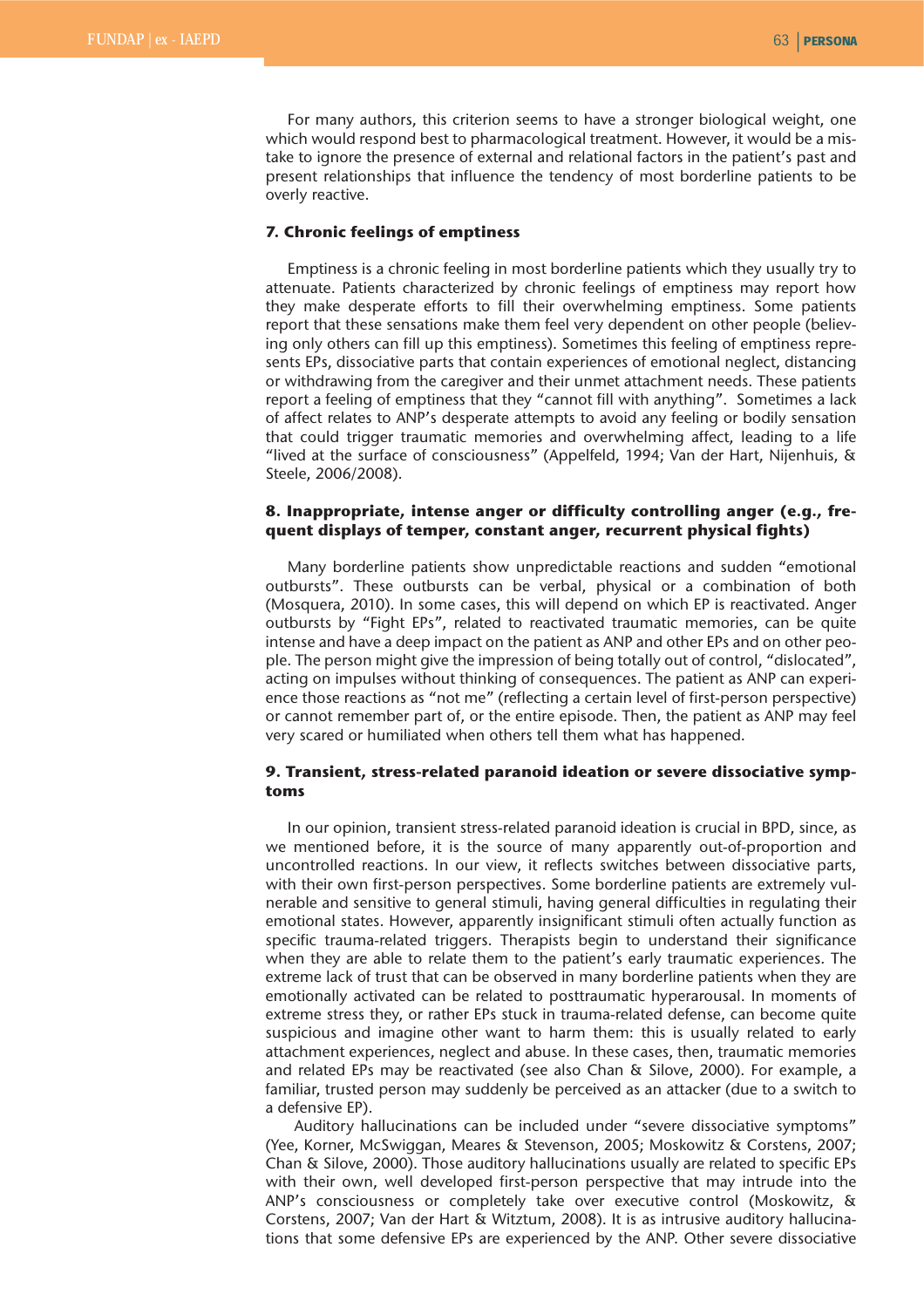symptoms may be among those that are measured by screening instruments for dissociative disorders (DES: Bernstein & Putnam, 1986; DES-T: Waller, Putnam & Carlson, 1996; SDQ-20: Nijenhuis et al., 1996) and structured diagnostic instruments for the DSM-IV-TR dissociative disorders (MID: Dell, 2006; DDIS: Ross, 1989; SCID-D: Steinberg, 1994). In short, they involve intrusions from or switches among dissociative parts and can be categorized as negative (functional losses such as amnesia and paralysis) or positive (intrusions such as flashbacks or voices), and psychoform (symptoms such as amnesia, hearing voices) or somatoform (symptoms such as anesthesia or tics) (Van der Hart et al., 2006/2008).

# **CLINICAL EXAMPLES IN TERMS OF STRUCTURAL DISSOCIATION OF THE PERSONALITY**

The case vignettes presented below may help the reader to become more sensitive to the possible involvement of dissociative parts in BPD patients' functioning and symptoms. This may open windows of opportunity for more effective management and treatment. These issues are, however, beyond the scope of this article.

#### **Case 1: "Dissociative Borderline Personality Disorder"**

Susan was a 45 year old borderline woman. She was apparently functional. Her disclosure of childhood sexual abuse fit with some behaviors described by her family: as a child she washed her underwear on several occasions and seemed embarrassed like she was hiding something, but mother though she was "playing house wife". Since she was a little child, she was threatened by the perpetrator in different ways "if you say something, they won't love you", "if you tell, they won't believe you and you will be left alone", "If you tell, I will kill your kitten". Still, she was able to finish college and get a job (ANP). In her job she was meticulous and very responsible (ANP). She was usually quiet and calm, and sometimes very submissive (EP1) but had several anger outbursts with co-workers (EP2). She had a small group of friends, linked to spiritual beliefs. She had no conflict in this context (ANP). In some situations she (EP3) felt "overloaded" by some comments and gestures from people, that she (as ANP) experienced as out of proportion to those events. On several occasions, she "punished" herself, introducing objects in her vagina and cutting herself (EP2 interfering in the functioning of the ANP). She was very ashamed and did not understand "why I (EP2) did that to myself" (ANP).

#### **Case 2: "Dissociative Borderline Personality Disorder"**

Robert is a 37 year old borderline man. Usually easy going, he did not like conflicts and avoided them (ANP). He refered to a very good childhood, but had very few memories from the period before his adolescence, and could not offer any details about that time. A few months ago, he was shocked when he realized (ANP) he began hitting an old man (EP). He didn't know *"what got into myself"* and was very ashamed and worried about his reaction (ANP). He described several situations similar to this incident, most of them related to a previous stressor. He described alcohol abuse as a kind of self-medication (to numb the emotional pain). His wife explained that he (an enraged, fight-based EP) tried to kill himself after those "out of control outbursts" (childhood, fearful, flight-based EP); Robert (ANP) stated that he felt guilty and was *"afraid of my own reactions".*

#### **Case 3: "Attachment-Based Borderline Personality Disorder"**

Claudia was an apparently functional 29 year old woman with BPD. Her mother explained the following: "Other people don't know she has problems… when she is ok she is wonderful, charming, calm, patient (ANP). However, "suddenly", she becomes an awful person. She is aggressive, self-destructive and very hard to soothe. In those moments I just hate her, she is impossible to handle" (EP). The patient went to work on a daily basis; she did well, related to co-workers and had no conflicts (ANP). When there was a conflict at her work, she came home very agitated and it was hard not to argue with her. "She said, I never help her but she is the one that doesn't want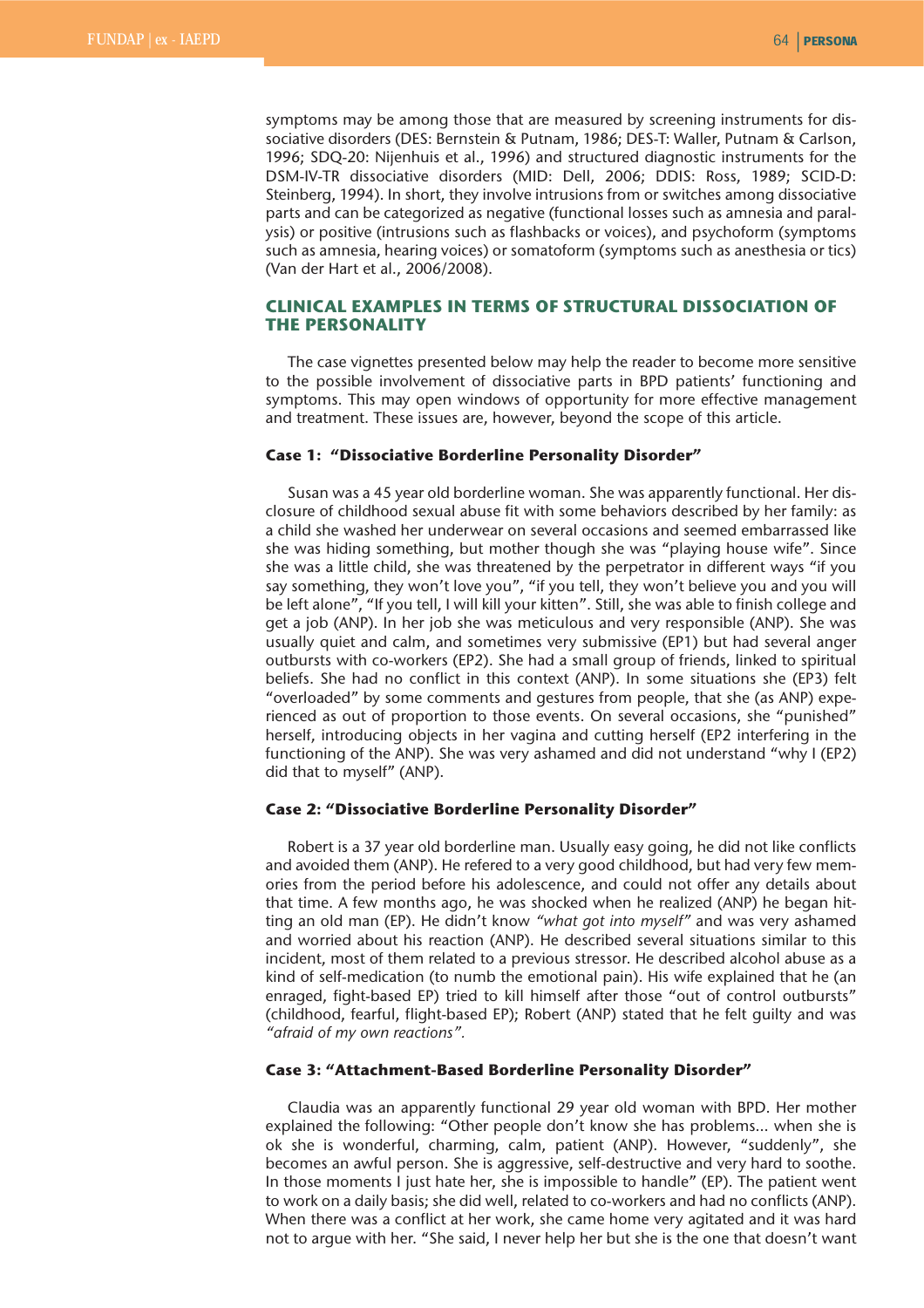help" (mother and daughter usually argued and ended up blaming and cursing each other) ". When Claudia was overwhelmed, she went to the bathroom and cut (EP) or went out and had "several drinks" (EP). Outside her work, her life was chaotic and unpredictable; she maintained intense and unstable relationships. She did not understand "certain reactions" (EP) and explained that although she knew she should *"stop my behavior"*, in certain moments, "I can't" (ANP): "I don't know why I do those things, it's as if it wasn't me in those moments".

## **Case 4: "Biologic Borderline Personality Disorder and Attachment Trauma"**

Elisa, 27 years old, was very afraid of abandonment. She was extremely dependent and possessive (EP) most of the time, tried to please others and be liked. From time to time, she became extremely violent and hostile (EP), showing resentment toward her relatives for different reasons. Her relationship with her partner was very intense and oscillated between extreme dependence (attachment cry EP) and negative reactions toward him (fight-based EP). All these behaviors were exacerbated by a depressive mood, which initially seemed to be part of the personality disorder. The further occurrence of a manic episode with delusional symptoms, including paranoid attitude toward her partner, pointed to a diagnosis of bipolar disorder. Pharmacological stabilization reduced the intensity of behavioral problems, but her relationship continued to be problematic, and seemed to be connected with early attachment disturbances. Subsyndromal affective oscillations since her early adolescence generated many negative experiences, and contributed to a personal identity based on unstable relationships, intense emotional states and low self-regulation. Her mother presented a very disorganized pattern of attachment with the patient, alternating (or simultaneously showing) interest and rejection. The patient sometimes sought the mother´s help when she had problems with her partner (attachment cry EP) and, at other occasions, took legal actions towards the mother, asking the judge to establish a protective order against her (fight EP).

In general, what these cases teach us is that the therapist needs to understand which dissociative parts are active and when and find out what provokes their often symptomatic reactions. Often several EPs are involved, whose behaviors should be understood as attempts to solve certain emotional problems, such as coping with reactivated traumatic memories. Such understandings provide the foundation for specific therapeutic interventions that address the nature the patient's inner experiences and, from there, lead to the development of more adaptive problem-solving strategies.

#### **CONCLUSIONS**

The existent literature has increasingly emphasized dissociation as a major feature of traumatization. Thus, if BPD is (largely) a trauma-related disorder, it should be characterized by some degree of dissociation. In fact, as described in this article, several theoretical and clinical approaches emphasize the dissociative nature of BPD or describe related concepts. This conceptualization is relevant, not only for a better understanding but also for the purpose of more effective and efficient treatment of this severe condition.

The theory that received most attention in this article is the theory of structural dissociation of the personality, as we believe this is the more comprehensive theory about severe traumatization and it´s having increasing empirical support (e.g., Hermans, Nijenhuis, Van Honk, Huntjens, & Van der Hart, 2006; Reinders et al., 2003, 2006, 2008). Due to its categorical model the DSM-IV-TR criteria of BPD by themselves are too simple to provide an adequate understanding of the complexity of BPD. However, by drawing on the perspective of the theory of structural dissociation of the personality, clinicians and researchers can develop a deep understanding of the various symptoms and social interactions of BPD patients. It is extremely difficult to understand the meaning and purpose of these symptoms when therapists use only a here-and-now perspective. Thus, with the theory of structural dissociation as frame of reference, we have described how the various BPD symptom clusters can be understood as manifestations of the intrusions from, and/or switches, among, various dissociative parts of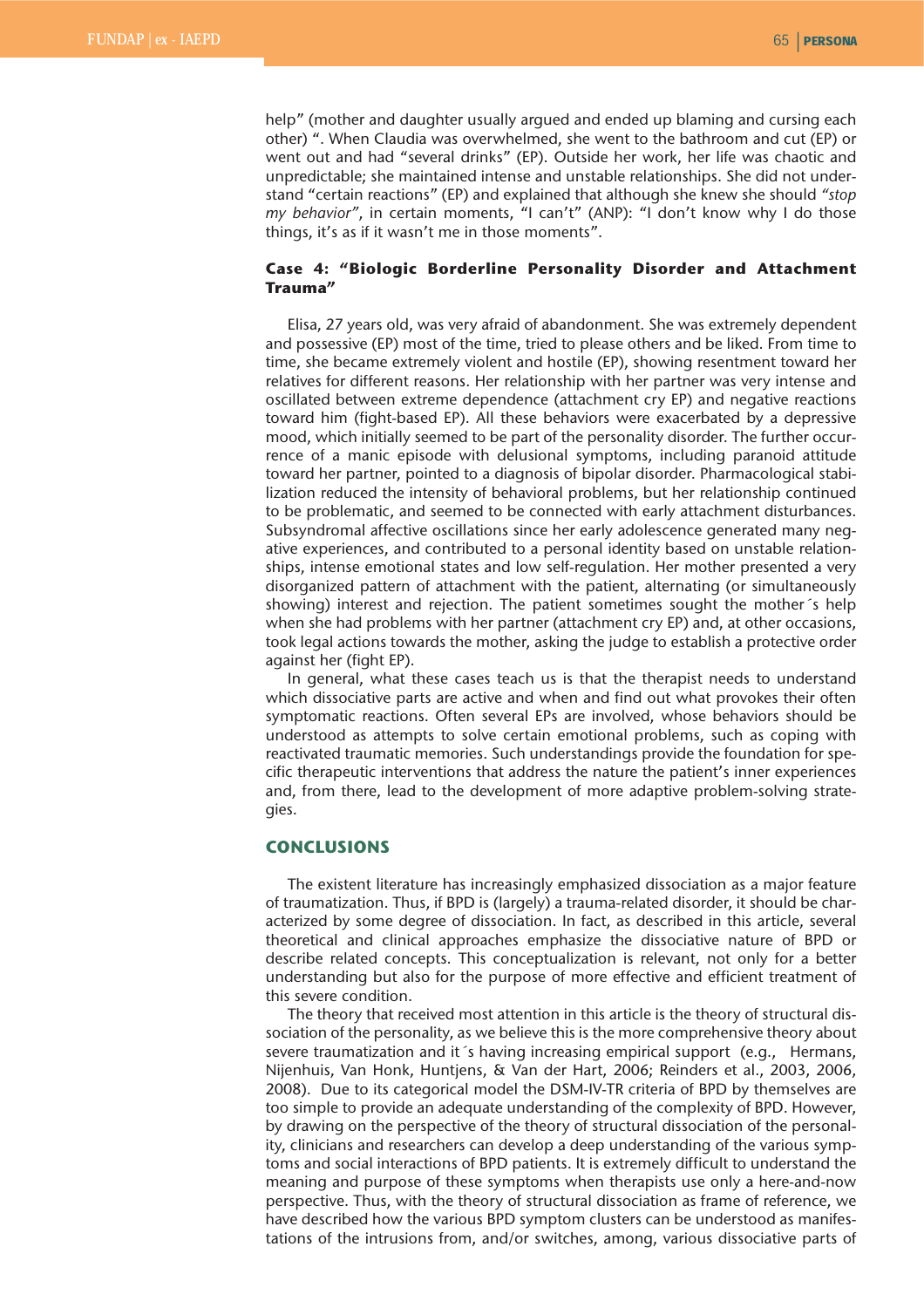the personality. Many of the apparently maladaptive actions these dissociative parts engage in should be regarded as attempted solutions in dealing with intolerable experiences, such as reactivated traumatic memories of childhood traumatization.

We have proposed three main types of BPD, in which these factors are involved in varying degrees: a dissociative BPD, an attachment-based BPD and an organic BPD. These subtypes are not an attempt to offer another system of categorical classification, but rather to emphasize the varying interrelations between genetics and environment, overall early trauma (including hidden attachment trauma). These three aspects can interrelate in complex ways, and manifest quite differently in each case. We believe insights into how these factors are influential in each case are crucial to case formulation and for planning comprehensive treatment.

### **REFERENCES**

Akiskal, HS; Chen, SE, & Davis GC (1985). Borderline: an adjective in search of a noun. J Clin Psychiatry, 46: 41-48.

Allen, D.M. (2003). Psychotherapy with Borderline Patients: An Integrated Approach. Mahwah, NJ: Lawrence Erlbaum Associates.

Allport, G. W. (1961). Pattern and growth in personality. New York: Holt, Rinehart, and Winston.

American Psychiatric Association (2000). Diagnostic and statistical manual of mental disorders: DSM-IV-TR. Washington, DC: American Psychiatric Association.

APA (1994). Diagnostic and Statistical Manual of Mental Disorders (DSM-IV-R). Washington, DC: Author.

Appelfeld, A. (1994). Beyond despair. New York: Fromm.

Bakermans-Kranenburg MJ, & Van IJzendoorn MH. (2009).The first 10,000 Adult Attachment Interviews: distributions of adult attachment representations in clinical and non-clinical groups. Attach Hum Dev. 11(3), 223-263.

Bakermans-Kranenburg, M. J., Van IJzendoorn, M. H., Schuengel, C., & Bokhorst, C. L. (2004). The importance of shared environment in infant–father attachment: A behavioral genetic study of the Attachment Q-Sort. Journal of Family Psychology, 18, 545–549.

Ball JS & Links PS (2009). Borderline personality disorder and childhood trauma: evidence for a causal relationship. Current Psychiatry Reports, 11, 63-68.

Barone, L. (2003). "Developmental protective and risk factors in borderline personality disorder: a study using the Adult Attachment Interview." Attach Hum Dev 5(1): 64- 77.

Bateman, A. & Fonagy, P. (2004). Psychotherapy for borderline personality disorder: Mentalization based treatment. Oxford: Oxford University Press.

Bateman, A., & Fonagy, P. (2003). The development of an attachment–based treatment program for borderline personality disorder. Bulletin of the Menninger Clinic, 67, 187–211.

Battle, CL; Shea, MT; Johnson, DM; Yen, S; Zlotnick, C; Zanarini, MC; Sanislow, CA; Skodol, AE; Gunderson, JG; Grilo, CM; McGlashan, TH & Morey, LC. (2004). Childhood maltreatment associated with adult personality disorders: findings from the Collaborative Longitudinal Personality Disorders Study. Journal of Personality Disorders. 18: 193-211

Benjamin, L.S. (1993). Interpersonal diagnosis and treatment of personality disorder. New York: Guilford.

Bernstein, E.M., & Putnam, F.W. (1986). Development, reliability, and validity of a dissociation scale. Journal of Nervous and Mental Disease, 174, 727-735.

Blizard, R. A. (2003). Disorganized attachment, development of dissociated self states and a relational approach to treatment. Journal of Trauma and Dissociation, 4(3), 27- 50.

Bokhorst, C. L., Bakermans-Kranenburg, M. J., Fearon, R. M. P., Van IJzendoorn, M. H., Fonagy, P., &Schuengel, C. (2003). The importance of shared environment in mother-infant attachment security: A behavioral genetic study. Child Development, 74, 1769–1782.

Bowlby, J. (1969), Attachment and loss, Vol. 1: Attachment. New York: Basic Books. Bowlby, J. (1973). Attachment and loss, Vol. 2: Separation. New York: Basic Books. Bowlby, J. (I980a). Attachment and loss, Vol. 3: Loss, sadness and depression. New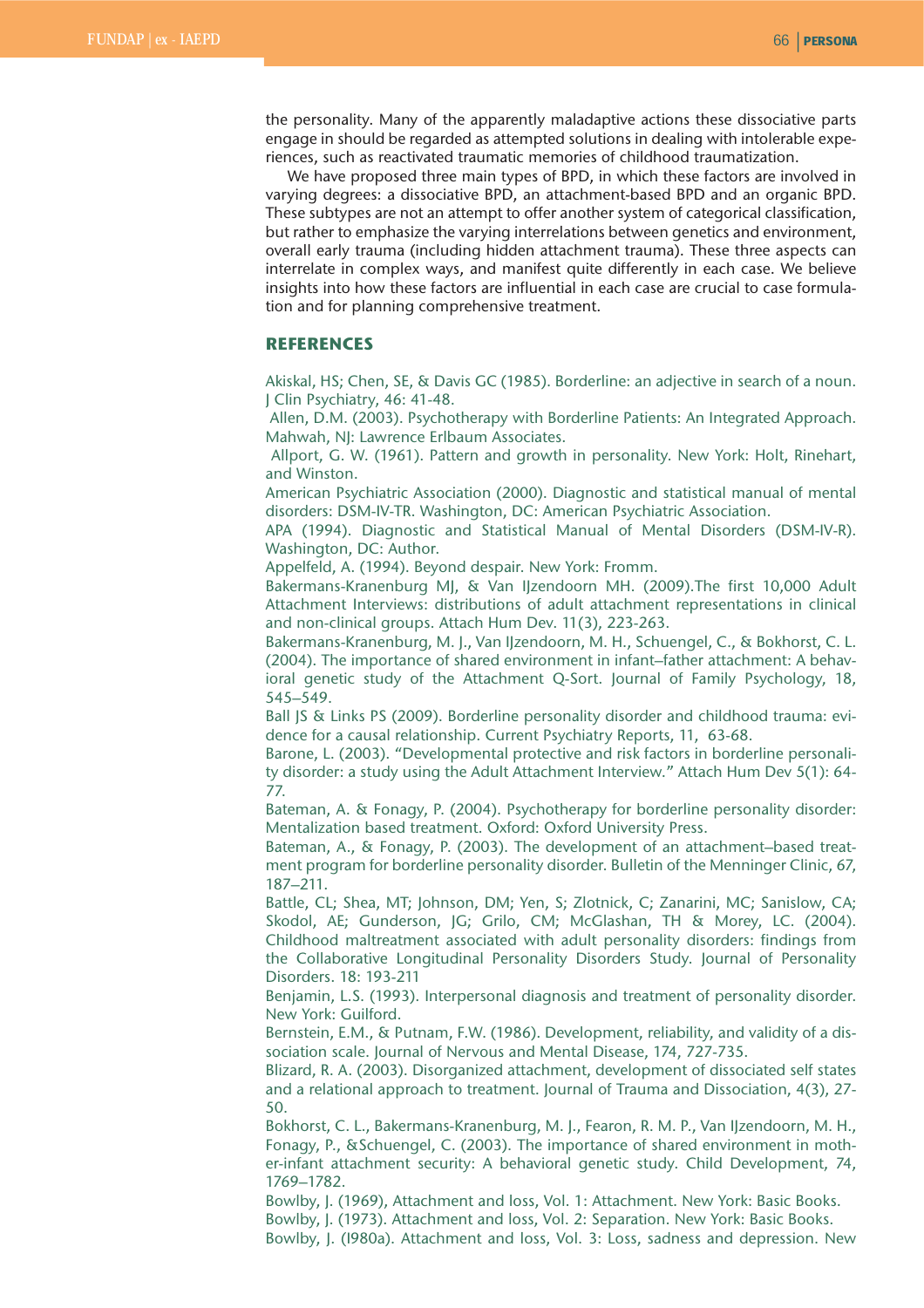York: Basic Books

Briere, J., &Conte, J. (1993). Self-reported amnesia in adults molested as children. Journal of Traumatic Stress, 6, 21-31.

Brodsky BS, Cloitre M, & Dulit RA. (1995). Relationship of dissociation to self-mutilation and childhood abuse in borderline personality disorder. Am J Psychiatry, 152, 1788-92.

Bromberg, P. M. (1998). Standing in the spaces: Essays on clinical process, trauma & dissociation. Hillsdale, NJ: Analytic Press.

Brussoni, M. J., Jang, K. L., Livesley, W. J., & MacBeth, T. M. (2000). Genetic and environmental influences on adult attachment styles. Personal Relationships, 7, 283–289. Buchheim A, George C, Liebl V, Moser A, & Benecke C. (2007). Affective facial behavior of borderline patients during the Adult Attachment Projective. Z Psychosom Med Psychother. 53(4):339-54.

Chan, A & Silove, D. (2000). Nosological implications of psychotic symptoms in patients with established posttraumatic stress disorder. Australian and New Zealand Journal of Psychiatry. 34:522–525

Chu, J, Matthews, J; Frey, L & Ganzel, B. (1996).The nature of traumatic memories of sexual abuse. Dissociation, 10, , 2-17.

Chu, J. A., & D. L. Dill (1991). Dissociation, borderline personality disorder, and childhood trauma. Am J Psychiatry 148: 812-3.

Classen, C, Pain, C; Field, N. & Woods, P. (2006). Posttraumatic personality disorder: A reformulation of the complex posttraumatic stress disorder and borderline personality disorder. Psychiatric Clinics of North America 29: 87-112.

Cohen, P; Crawford, TN; Johnson, JG & Kasen, S. (2005).The children in the community study of developmental course of personality disorder. Journal of Personality Disorders, 19: 466-486.

Crawford, T. N., Livesley, W. J., Jang, K. L., Shaver, P. R., Cohen, P., & Ganiban, J. (2007). Insecure attachment and personality disorder: A twin study of adults. European Journal of Personality, 21, 191-208.

Crawford, T; Livesley, WJ; Lang, K; Shaver, P; Cohen, P. & Ganiban, J. (2007). European Journal of Personality.21: 191–208.

Crittenden (1997a)[I HAVE ONLY THIS ONE:] Crittenden, P.M. (1995). Attachment and risk for psychopathology: The early years. Journal of Developmental and Behavioural Pediatrics, 16 (Suppl), S12-S16.

Crittenden PM (1997b). Toward and integrative theory of trauma: a dynamic-maturation approach, in Rochester Symposium on Developmental Psychopathology, Vol 8: Developmental Perspectives on Trauma. Edited by Cicchetti D, Toth SL. Rochester, NY, University of Rochester Press, 1997, pp 33-84 I ALSO HAVE THIS ONE MARKED BUT MAYBE FOR ANOTHER ARTICLE:

Dell, P. F. (2006). The multidimensional inventory of dissociation (MID): A comprehensive measure of pathological dissociation. Journal of Trauma & Dissociation : The Official Journal of the International Society for the Study of Dissociation (ISSD), 7(2), 77-106.

Driessen M, Beblo T, Reddemann L, Rau H, Lange W, Silva A, Berea RC, Wulff H, & Ratzka S. (2002). "Is the borderline personality disorder a complex post-traumatic stress disorder? - The state of research". Nervenarzt 73(9): 820-9.

Fanselow, M.S., & Lester, L.S. (1988). A functional behavioristic approach to aversively motivated behavior: Predatory imminence as a determinant of the topography of defensive behavior. In R.C. Bolles & M.D. Beecher (Eds.), Evolution and learning (pp. 185-212). Hillsdale, NJ: Erlbaum.

Fonagy P, Target M, Gerfely G (2000): Attachment and borderline personality disorder: a theory and some evidence. Psychiatric Clin North Am 23:103-122.

Fonagy, P. & Bateman, A. (2007). Teoría del apego y modelo orientado a la mentalización del trastorno límite de la personalidad. Capítulo 12 del libro Tratado de los Trastornos de la Personalidad (Textbook of personality disorders pp. 189-203). Editorial: Elsevier Masson. Editores: John M. Oldham, Andrew E. Skodol & Donna S. Bender

Fonagy, P. (2000). Attachment and borderline personality disorder. Journal of the American Psychoanalytic Association, 48, 1129-1146; discussion 1175-1187.

Fonagy, P; Gegerly, G; Jurist, EL, & Target, M. (2002). Affect regulation, mentalization and the development of the self. New York: Other Press.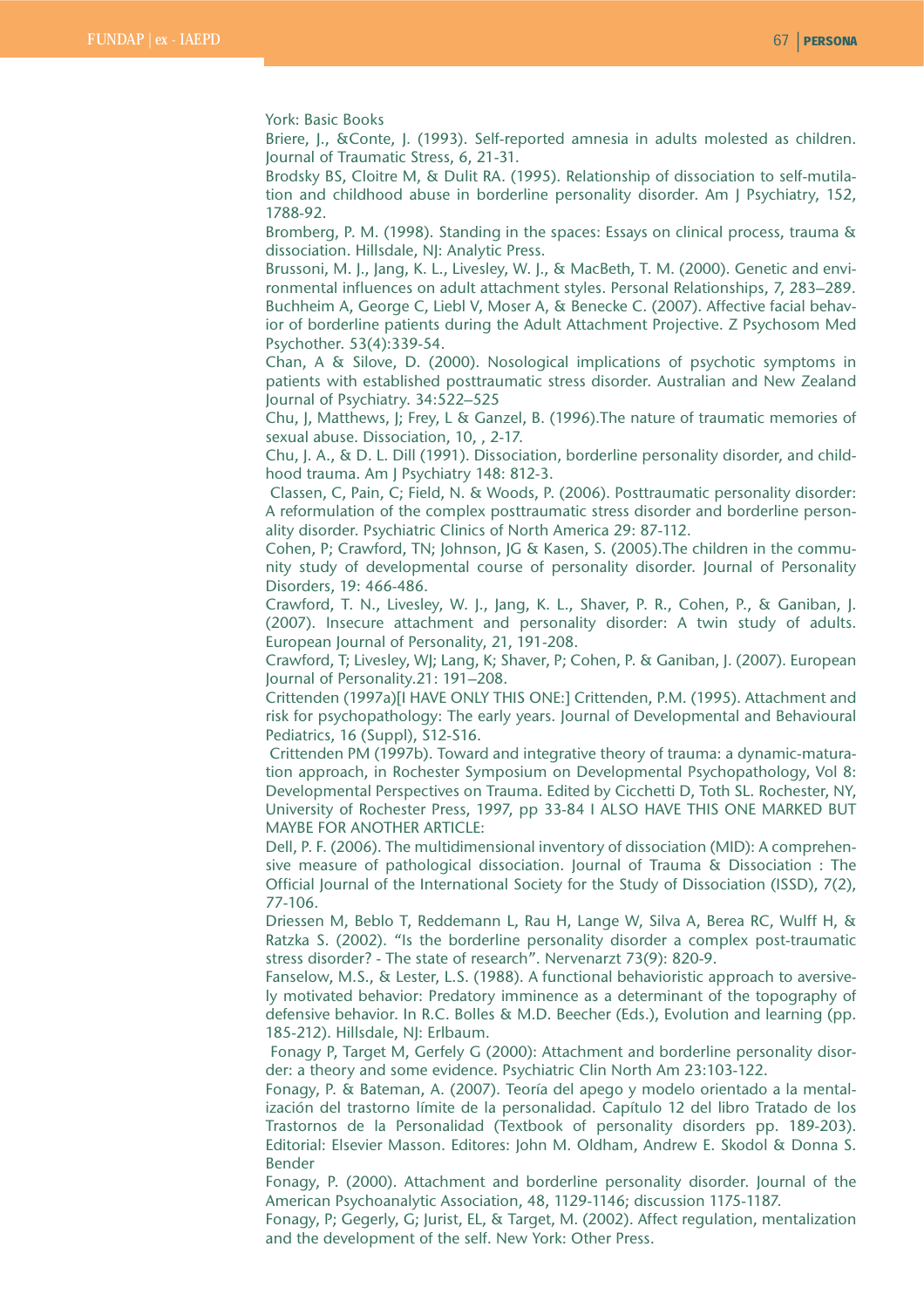Fossati A, Novella L, Donati D, Donini M & Maffei C. (2002). History of childhood attention deficit/hyperactivity disorder symptoms and borderline personality disorder: a controlled study. Compr Psychiatry. 43:369–377.

Fossati, A., Madeddu, F & Maffei, C. (1999). Borderline personality disorder and childhood sexual abuse: A meta-analytical study. Journal of Personality Disorder, 13, 268–280.

Galletly, C. (1997). Borderline-dissociation comorbidity. Am J Psychiatry 154: 1629.

Goldberg JF & Garno JL (2009). Age at onset of bipolar disorder and risk for comorbid borderline personality disorder. Bipolar Disorders, 11, 205-208.

Goldsmith, H. H.,& Harman, C. (1994). Temperament and attachment: Individuals and relationships. Current Directions in Psychological Science, 3, 53–57.

Golier, J; Yehuda, R; Bierer, L; Mitropoulou, V; New, A; Schmeidler, J; Silverman, J & Siever, J. (2003). The relationship of borderline personality disorder to posttraumatic stress disorder and traumatic events. American Journal of Psychiatry, 160, 2018-2024. Golynkina, K., & Ryle, A. (1999). The identification and characteristics of the partially dissociated states of patients with borderline personality disorder. British Journal of Medical Psychology, 72, 429–445.

Gonzalez, A. & Mosquera, D. (2009) Sintomatología Disociativa en los Trastornos de Personalidad. Identificación y Abordaje. Trastornos de la Personalidad. I Jornadas gallegas. TP-Galicia. A Coruña

Gonzalez, A. (2010). Trastornos Disociativos. Madrid: Ediciones Pleyades.

Goodman, M., & Yehuda, R. (2002).The relationship between psychological trauma and borderline personality disorder.Psychiatric Annals, 33, 337–345.

Graybar, S., & Boutilier, L. R. (2002). Nontraumatic pathways to borderline personality disorder. Psychotherapy: Theory, Research, Practice, Training, 39, 152–162.

Grover KE, Carpenter LL, Price LH, Gagne GG, Mello AF, Mello MF, & Tyrka AR. (2007). The relationship between childhood abuse and adult personality disorder symptoms. J Pers Disord. Aug;21(4):442-7.

Gunderson JG, Daversa MT, Grilo CM, McGlashan TH, Zanarini MC, Shea MT, Skodol AE, Yen S, Sanislow CA, Bender DS, Dyck IR, Morey LC, Stout RL. (2006). Predictors of 2-year outcome for patients with borderline personality disorder. Am J Psychiatry, 163: 822-6.

Gunderson, J. (1984). Borderline personality disorder. Washington, DC: American Psychiatric Association.

Gunderson, J. (1996). The borderline patient's intolerance of aloneness: Insecure attachments and therapist availability. American Journal of Psychiatry, 153, 752-758.

Gunderson, J.G., & Sabo, A. (1993). The phenomenological and conceptual interface between borderline personality disorder and post-traumatic stress disorder. American Journal of Psychiatry, 150, 19-27.

Gunderson, JG & Kolb, JE. (1979). Discriminating features of borderline patients. Am J of Psychiatry, 135: 792-796.

Guttman, H & Laporte, L (2002). Family members´retrospective perceptions of intrafamiliar retrospectives. Contemporany Family Therapy: An International Journal, 24 (3), 505-521.

Harned MS, Rizvi SL, & Linehan MM. (2010). Impact of co-occurring posttraumatic stress disorder on suicidal women with borderline personality disorder. Am J Psychiatry. Oct;167(10):1210-7. Epub.

Herbst G, Jaeger U, Leichsenring F, & Streeck-Fischer A. (2009). Effects of traumatic stress. Prax Kinderpsychol Kinderpsychiatr. 58(8):610-34.

Herman, JL & Schatzow, E. (1987). Recovery and verification of memories of childhood sexual trauma. Psychoanalytic. Psychology, 4, 1-4.

Herman, JL (1992). Complex PTSD: A syndrome in survivors of prolonged and repeated trauma. Journal of Traumatic Stress, 5(3), 377–391.

Hesse, E. & Main, M. (2001) Disorganized infant, child, and adult attachment: Collapse in behavioral and attentional strategies.Journal of the American psychoanalytic Association 48:1097–1127.

Hermans, E. J., Nijenhuis, E. R. S., Van Honk, J., Huntjens, R., & Van der Hart, O. (2006). State dependent attentional bias for facial threat in dissociative identity disorder. Psychiatry Research, 141, 233–236.

Higgitt, A., & Fonagy, P. (1992). Two psychotherapeutic treatment of borderline and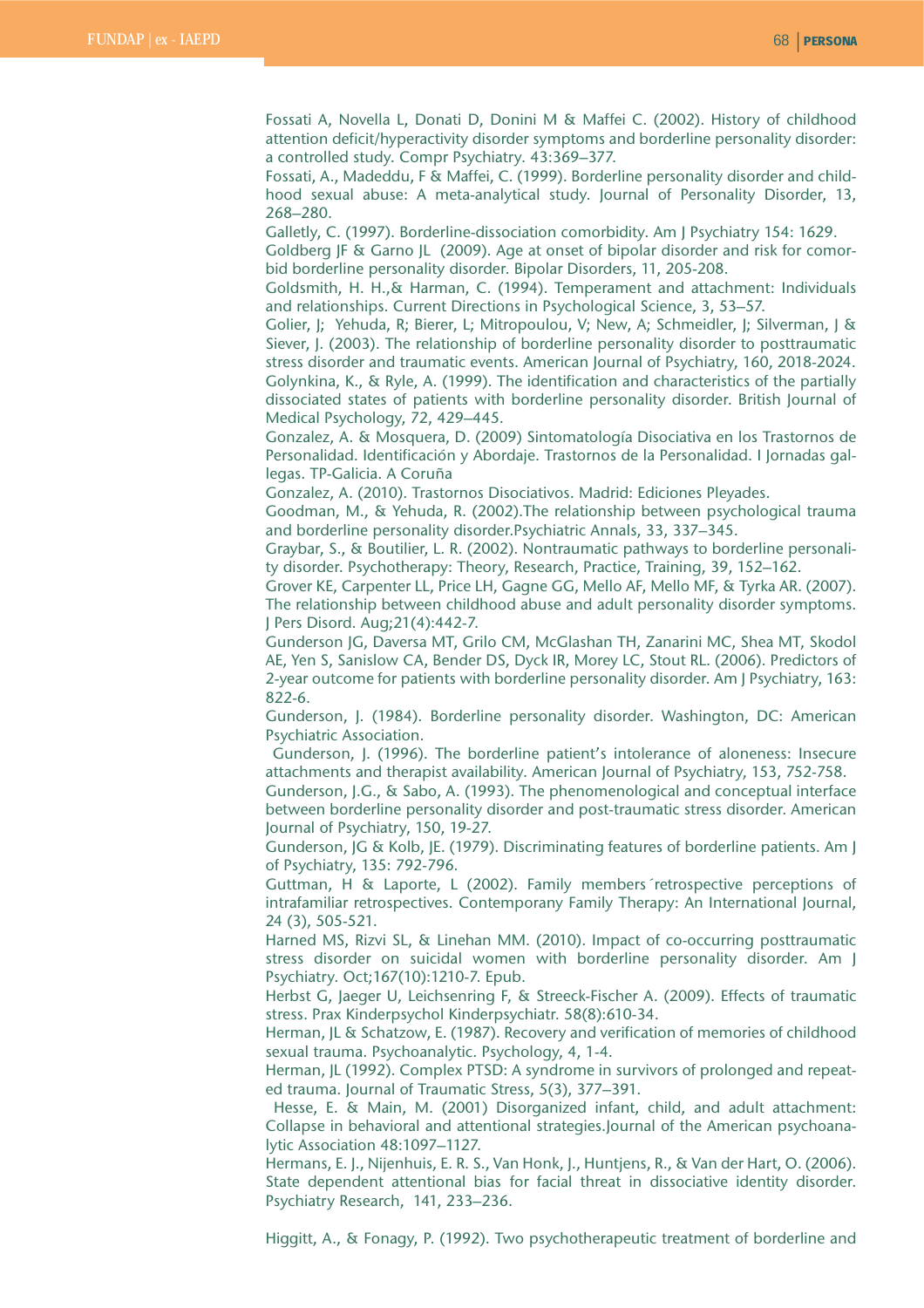narcissistic personality disorder. British Journal of Psychiatry, 161, 23-43.

Hill, AB. (1965). The environment and disease: association or causation? Proceedings of the Royal Society of Medicine 58: 295–300

Horesh N, Ratner S, Laor N, & Toren P. (2008). A comparison of life events in adolescents with major depression, borderline personality disorder and matched controls: a pilot study. Psychopathology. 41(5):300-6. Epub Jul 1.

Horevitz, R., & Loewenstein, R. J. (1994). The rational treatment of multiple personality disorder. In S. J. Kynn & S. W. Rhue (Eds.), Dissociation: Clinical and theoretical perspectives (pp. 289-316). New York: Guilford.

Howell, E.F. (2005) The dissociative mind. London: The Analytic Press.

Howell, EF (2002). Back to the "States": Victim and Abuser States in Borderline Personality disorder. Psychoanalytic Dialogues, 12:921-957.

Hunt M. (2007). Borderline personality disorder across the lifespan. J Women Aging. 19(1-2):173-91.

Janet, P. (1907). The major symptoms of hysteria. London & New York: Macmillan.

Janet, P. (1919). Les médications psychologiques. Paris: Félix Alcan. English edition: Psychological healing. New York: Macmillan, 1925.

Johnson, JG; Cohen, P; Brown, J et al. (1999). Childhood maltreatment increases risk for personality disorders during early adulthood. Archives of General Psychiatry, 56: 600-606.

Kernberg, OF. (1979). Two reviews of literature on borderlines: An assessment. Schizophrenia Bulletin, 5: 53-58.

Kernberg, OF. (1993). Severe personality disorders: psychotherapeutic strategies. Yale University Press.

Kingdon DG, Ashcroft K, Bhandari B, Gleeson S, Warikoo N, Symons M, Taylor L, Lucas E, Mahendra R, Ghosh S, Mason A, Badrakalimuthu R, Hepworth C, Read J, Mehta R. (2010). Schizophrenia and borderline personality disorder: similarities and differences in the experience of auditory hallucinations, paranoia, and childhood trauma. J Nerv Ment Dis. Jun;198(6):399-403.

Korzekwa MI, Dell PF, & Pain C (2009). Dissociation and borderline personality disorder: an update for clinicians. Current Psychiatry Reports, 11 (1), 82-88.

Kremers IP, Van Giezen AE, Van der Does AJ, Van Dyck R, Spinhoven P. (2007). Memory of childhood trauma before and after long-term psychological treatment of borderline personality disorder. J Behav Ther Exp Psychiatry. Mar;38(1):1-10. Epub 2006 May 19. Lang, P.J. (1995). The emotion probe: Studies of motivation and attention. American Psychologist, 50, 372-385.

Laporte, L., & Guttman, H. (1996). Traumatic childhood experiences as risk factors for borderline and other personality disorders. Journal of Personality Disorders, 10, 247–259.

Levy, K.N., Clarkin, J.F., Yeomans, F.E., Scott, L.N., Wasserman, R.H. & Kernberg, O.F. (2006). The mechanisms of change in the treatment of borderline personality disorder with transference focused psychotherapy. Journal of clinical psychology, 62(4), 481- 501.

Lieb, K., Zanarini, M.C.,Schmahl, C., Linehan, M., & Bohus, M. (2004). Borderline Personality Disorder. Lancet, 364, 453–460.

Liebowitz, MR. (1979). Is borderline a distinct entity? Schizoprenia Bulletin, 5: 23-38 Linehan, M (1993). Cognitive-behavioral treatment of borderline personality disorder. New York: Guilford Press.

Linehan, M. (2006). Treating borderline personality disorder: The dialectical approach. New York: Guilford Press.

Liotti, G. (1999). Disorganization of attachment as a model for understanding dissociative psychopathology. In J. Solomon & C. George (Eds.), Attachment disorganization (pp. 297-317). New York: Guilford.

Liotti, G. (2004). Trauma, dissociation and disorganized attachment: three strands of a single braid. Psychotherapy Theory, Research and Practice Training, 41: 472-486.

Lobo, I. & Shaw, K. (2008) Phenotypic range of gene expression: Environmental influence. Nature Education 1 (1)

Luborsky, L. & Crits-Christoph P. (1990). Understanding transference: The Core Conflictual Relationship Theme Method. New York: Basic Books

Lyons-Ruth. K; Yellin, D; Melnick, S et al (2005). Expanding the concept of unresolved mental states: hostile/helpless states of mind on the Adult Attachment Interview are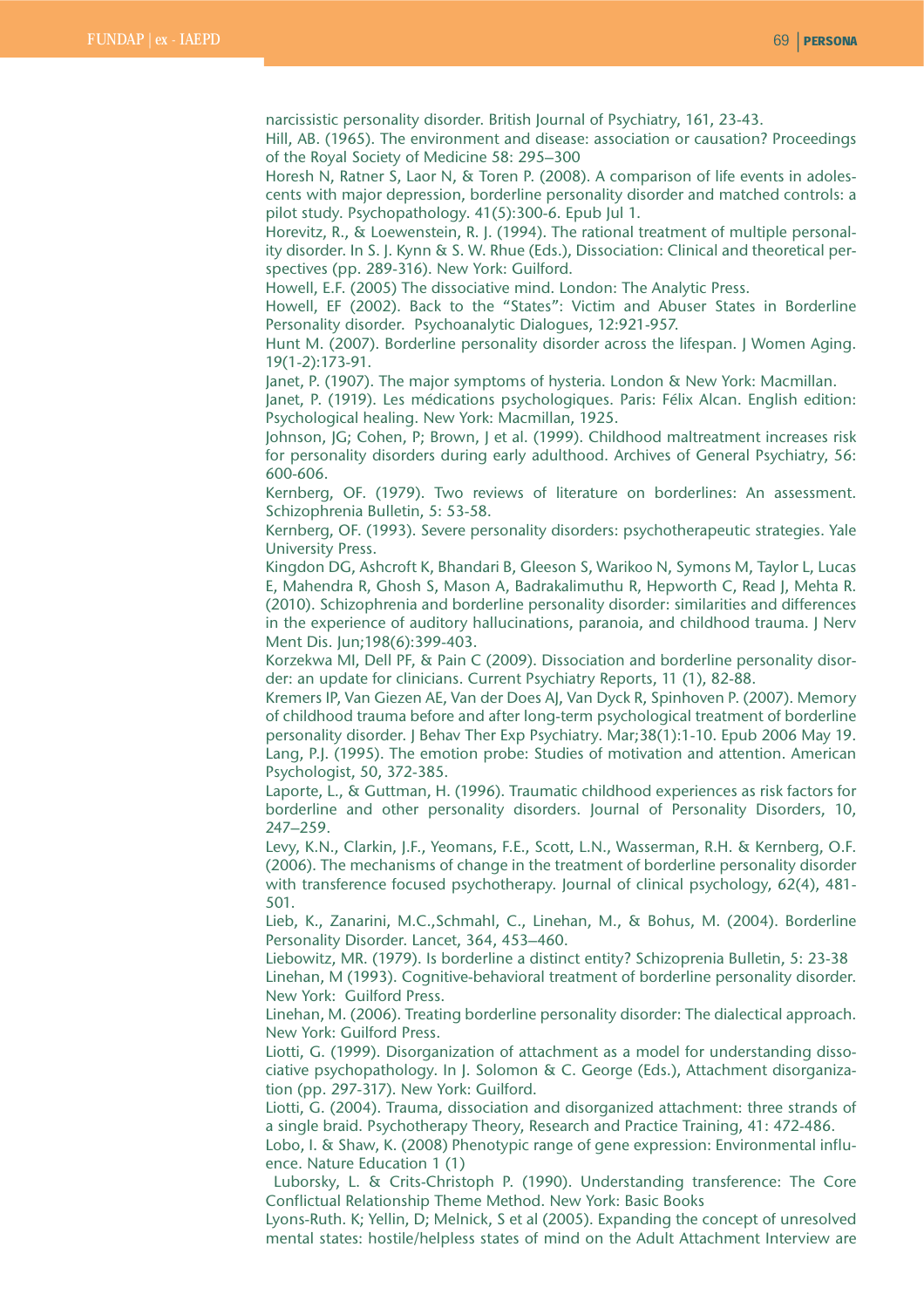associated with disrupted mother-infant communication and infant disorganization. Deviant Psychopathology 17: 1-23.

Main, M, Kaplan, N, & Cassidy J (1985). Security in infancy, childhood and adulthood: a move to the level of representation. Monogr Soc Res Child Dev 50:66-104.

Masterson, JF. (1976). Psychotherapy of the Borderline adult. New York: Brunner-Mazel.

McLean, L. M., & R. Gallop (2003). Implications of childhood sexual abuse for adult borderline personality disorder and complex posttraumatic stress disorder. Am J Psychiatry, 160, 369-71.

Moskowitz, A & Corstens, D. (2007). Auditory hallucinations: Psychotic symptom or dissociative experience? Journal of Psychological Trauma, 6(2/3), 35-63.

Mosquera, D. & Gonzalez A. Del apego temprano al TLP. Revista Mente y Cerebro. Enero-Febrero 2011, páginas 18-27.

Mosquera, D. & Gonzalez, A. (2009a). Disociación estructural y trastorno límite de la Personalidad. Trastornos de la Personalidad. I Jornadas gallegas. TP-Galicia. A Coruña Mosquera, D. & Gonzalez, A. (2009b). El apego inseguro-ambivalente y sus efectos en el adulto con Trastorno Límite de la Personalidad. X Jornadas de Apego y Salud Mental. Internacional Attachment Network. Madrid.

Mosquera, D. (2004). Diamantes en Bruto I. Un acercamiento al trastorno límite de la personalidad. Manual informativo para profesionales, pacientes y familiares. Madrid, Ediciones Pléyades.

Mosquera, D. (2010). Trastorno Límite de la Personalidad. Una aproximación conceptual a los criterios del DSM-IV-R-TR. Revista Persona, 10(2), 7-22.

Mosquera, D., Gonzalez A. & Van der Hart, O. (2010). El TLP desde la teoría de la disociación estructural de la personalidad. Presentado en la mesa "nuevas terapias, nuevos retos". VIII Congreso Nacional de Trastornos de la Personalidad, Madrid.

Myers, C.S. (1940). Shell shock in France 1914-1918. Cambridge: Cambridge University Press.

Newman LK, Harris M, & Allen J. (2010). Neurobiological basis of parenting disturbance. Aust N Z J Psychiatry. Oct. (Epub ahead of print)

Nijenhuis, E.R. S., Spinhoven, P., Van Dyck, R., Van der Hart, O., Vanderlinden, J. (1996). The development and psychometric characteristics of the Somatoform Dissociation Questionnaire (SDQ-20). Journal of Nervous and Mental Disease, 184, 688-694.

O'Connor, T. G., & Croft, C. M. (2001). A twin study of attachment in preschool children. Child Development, 72, 1501–1511.

Ofshe, RJ., & Singer, M.T. (1994). Recovered-memory therapy and robust repression: Influence and pseudomemories. International Journal of Clinical and Experimental Hypnosis, 42, 391-410.

Ogden, P & Minton, K. (2000). Sensorimotor Psychotherapy: A method for processing traumatic memories. Traumatology - Volume VI, Issue 3, Article 3 (October).

Ogden, P; Minton, K & Pain, C. (2006). Trauma and the body: A sensorimotor approach to psychotherapy. New York: Norton.

Pagura J, Stein MB, Bolton JM, Cox BJ, Grant B, & Sareen J. (2010). Comorbidity of borderline 2010 Dec;44(16):1190-8.

Panksepp, J. (1998). Affective neuroscience: The foundations of human and animal emotions. New York/Oxford: Oxford University Press.

Paris, J. (1994). Borderline personality disorder: A multidimensional approach. Washington, DC: American Psychiatric Publishing.

Paris, J. (2004). Borderline or bipolar? Distinguishing borderline personality disorder from bipolar spectrum disorders. Harvard Review of Psychiatry, May/Jun, Vol. 12 Issue 3, p140-144

Paris, J., & H. Zweig-Frank (1997). Dissociation in patients with borderline personality disorder. Am J Psychiatry 154: 137-8.

Pietrzak RH, Goldstein RB, Southwick SM, Grant BF. (2010). Personality disorders associated with full and partial posttraumatic stress disorder in the U.S. population: Results from Wave 2 of the National Epidemiologic Survey on Alcohol and Related Conditions. J Psychiatr Res. [Epub ahead of print]

Plomin, R., DeFries, J. C., McClearn, G. E., & McGuffin, P. (2001).Behavioral Genetics (4th ed.). New York: W.H. Freeman.

Pope, H.G., & Hudson, J.I. (1995). Can memories of child sexual abuse be repressed?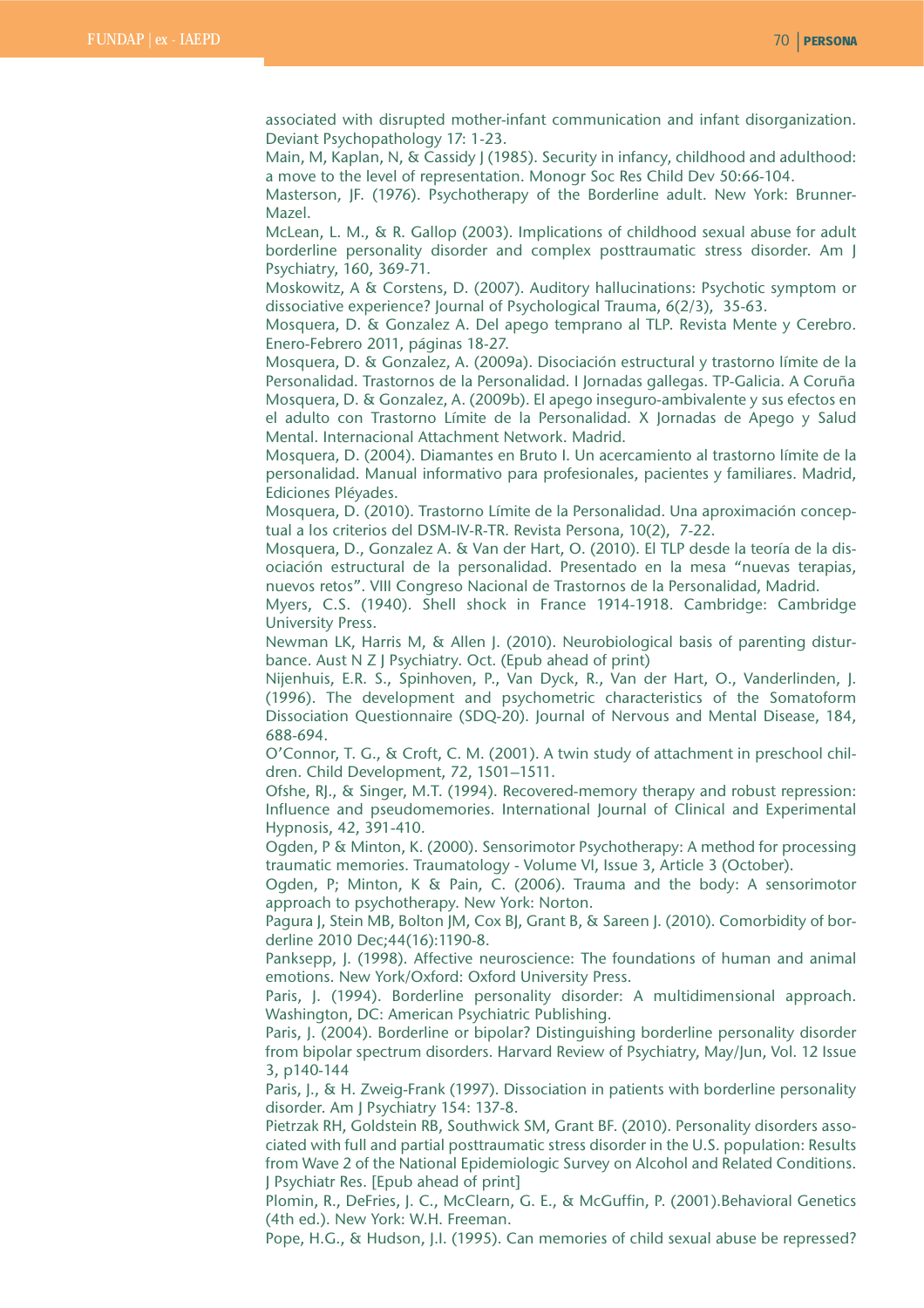Psychological Medicine, 25, 121-126.

Porges, S. W. (2003). The polyvagal theory: Phylogenetic contributions to social behavior. Physiology and Behavior, 79, 503-513.

Putnam, F. W. (1997). Dissociation in children and adolescents: A developmental perspective. New York: Guilford Press.

Reinders, A. A. T. S., Nijenhuis, E. R. S., Paans, A. M., Korf, J., Willemsen, A. T., & Den Boer, J. A. (2003). One brain, two selves. Neuroimage, 20, 2119–2125.

Reinders, A. A. T. S., Nijenhuis, E. R. S., Quak, J., Korf, J., Haaksma, J., Paans, A. M., et al. (2006). Psychobiological characteristics of dissociative identity disorder: A symptom provocation study. Biological Psychiatry, 60, 730– 740

Reinders, A. A. T. S., Van Eekeren, M., Vos, H., Haaksma, J., Willemsen, A., Den Boer, J., Nijenhuis, E. (2008). The dissociative brain: Feature or ruled by fantasy? Proceedings of the First International Conference of the European Society of Trauma and Dissociation.Amsterdam, April 17-19, p. 30.

Rogosch, FA & Cicchetti, D. (2005). Child maltreatment, attention networks and potential precursors to borderline personality disorder. Deviant Psychopathology, 17: 1071-1089.

Ross, C.A. (1989). Multiple personality disorder: Diagnosis, clinical features, and treatment. Toronto, CA, John Wiley.

Ross, CA. (2007). Borderline personality disorder and dissociation. Journal of Trauma & Dissociation, 8(1), 71-80.

Roth, S., Newman, E., Pelcovitz, D., Van der Kolk, B.A., & Mandel, F.S. (1997). Complex PTSD in victims exposed to sexual and physical abuse: Results from the DSM-IV-R field trial for posttraumatic stress disorder. Journal of Traumatic Stress, 10, 539–555.

Ryle, A (2007). Investigating the Phenomenology of Borderline Personality Disorder with the States Description Procedure: Clinical Implications. Clin. Psychol. Psychother. 14, 329–341

Ryle, A. & Kerr, I. (2006). Introducción a la Psicoterapia cognitivo analítica Desclee de Brouwer

Sabo, AN (1997). Etiological significance of associations between childhood trauma and borderline personality disorder: Conceptual and clinical implications. Journal of Personality Disorders, 11, 50–70.

Sabo, AN (1997). Etiological significance of associations between childhood trauma and borderline personality disorder: conceptual and clinical implications. J Personal Disord 11(1): 50-70.

Sansone RA, Sansone LA, & Wiederman MW. (1995). Trauma, borderline personality, and self-harm behaviors. Arch Fam Med 4(12): 1000-2.

Sansone, RA, Gaither, GA & Songer, DA (2002). The relationships among childhood abuse, borderline personality, and self-harm behavior in psychiatric inpatients. Violence Vict 17(1): 49-55.

Sar V, Akyüz G, Dogan O. (2007). Prevalence of dissociative disorders among women in the general population. Psychiatry Res. Jan 15;149(1-3):169-76. Epub 2006 Dec 8. Sar V, Akyuz G, Kugu N, Ozturk E, Ertem-Vehid H. (2006). Axis I dissociative disorder comorbidity in borderline personality disorder and reports of childhood trauma. J Clin Psychiatry. Oct;67(10):1583-90.

Schore, A. (2001). The effects of early relational trauma on right brain development, affect regulation and infant mental health. Infant Mental Health 22: 201-269.

Schore, A. (2003a). Affect dysregulation and disorders of the self. New York: Norton. Schore, A. (2003b). Affect regulation and the repair of the self. New York: Norton.

Schore, A.N. (2001). The effects of early relational trauma on right brain development, affect regulation, and infant mental health. Infant Mental Health Journal, 22, 201-269. Schuder, M & Lyons-Ruth, K. (2004)." Hidden trauma" in infancy: attachment, fearful arousal and early dysfunction on the stress response system. In Osofsky J, Ed.Trauma in infancy and early childhood. NY. Guilford Press. PP 69-104.

Siever LJ, Torgersen S, Gunderson JG, Livesley WJ, & Kendler KS. (2002). The borderline diagnosis III: identifying endophenotypes for genetic studies. Biol Psychiatry 51(12): 964-8.

Silk, KR; Lee, S; Hill, EMD & Lohr, NE. (1995). Borderline personality disorder symptoms and severity of sexual abuse. American Journal of Psychiatry, 152: 1059-1064. Skodol AE, Siever LJ, Livesley WJ, Gunderson JG, Pfohl B, Widiger TA. (2002). The bor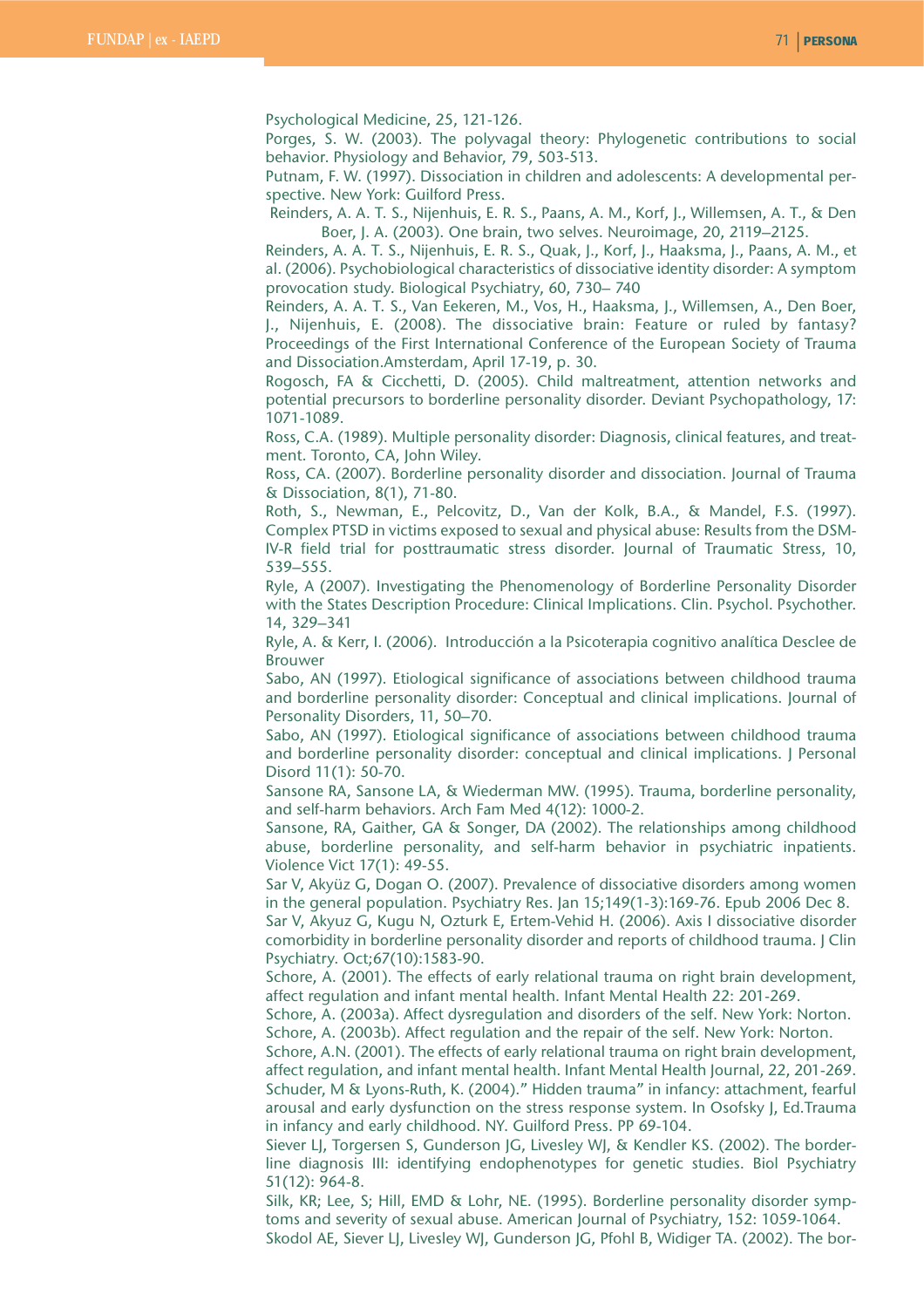derline diagnosis II: biology, genetics, and clinical course. Biol Psychiatry 51(12): 951- 63.

Spitzer C, Effler K, & Freyberger HJ. (2000). Posttraumatic stress disorder, dissociation and self-destructive behavior in borderline patients. Z Psychosom Med Psychother 46(3): 273-285.

Spitzer, RL & Endicott, J. (1979). Justification for separating schizotypal and borderline personality disorders. Schizophrenia Bulletin, 5, 95-100.

Steele, H & Siever, L. (2010). An attachment perspective on borderline personality disorder: advances in gene-environment considerations. Curr Psychiatry Rep. 2010 Feb; 12 (1):61-7.

Steele, K. (2008). Borderline personality disorder and the theory of structural dissociation. Proceedings 25<sup>th</sup> ISSTD Annual Conference, p. 52.

Steele, K., Van der Hart, O., & Nijenhuis, E.R.S. (2001). Dependency in the treatment of complex posttraumatic stress disorder and dissociative disorders. Journal of Trauma and Dissociation, 2(4), 79-116.

Steinberg, M. (1994). Structured clinical interview for DSM-IV-R dissociative disorders, revised. Washington, DC: American Psychiatric Press.

Terr, L. C. (1988). What happens to memories of early childhood trauma? Journal of the American Academy of Child and Adolescent Psychiatry, 27, 96-104.

Terr, L.C. (1991). Childhood traumas: An outline and overview. American Journal of Psychiatry, 148, 10-20.

Tyrka AR, Wyche MC, Kelly MM, Price LH, & Carpenter LL. (2009). Childhood maltreatment and adult personality disorder symptoms: influence of maltreatment type. Psychiatry Res. Feb 28;165(3): 281-7. Epub.

Van der Hart, O., & Witztum, E. (2008). Dissociative psychosis: Clinical and theoretical aspects. In A. Moskowitz, I. Schäfer, & M. Dorahy (Eds.), Dissociation and psychosis: Multiple perspectives on a complex relationship (pp. 257-269). London: John Wiley & Sons.

Van der Hart, O., Nijenhuis, E & Steele, K. (2005). Dissociation: An insufficiently recognized major feature of complex PTSD. Journal of Traumatic Stress, 18 (5), 413-424. Van der Hart, O., Nijenhuis, E. R. S., & Solomon, R. (2010). Dissociation of the personality in complex trauma-related disorders and EMDR: Theoretical considerations. Journal of EMDR Practice and Research, 4(2), 76-92.

Van der Hart, O; Nijenhuis, E & Steele, K. (2006). The Haunted Self: Structural dissociation and the treatment of chronic traumatization. New York: Norton. (Spanish edition: El yo atormentado: La dísociación estructural y el tratamiento de la traumatización crónica. Bilbao: Desclée de Brouwer.)

Van der Kolk, B; Roth, S; Pelcovitz, D; Sunday, S & Spinazzola, J. (2005). Disorders of extreme stress: The empirical foundation of a complex adaptation to trauma. Journal of Traumatic Stress, Vol. 18, No. 5, October, pp. 389–399

Van Derbur, M. (2004). Miss America by day: Lessons learned from ultimate betrayals and unconditional love. Denver, CO: Oak Hill Ridge Press.

Waller, N. G., Putnam, F. W., & Carlson, E. B. (1996). Types of dissociation and dissociative types: A taxometric analysis of dissociative experiances. Psychological Methods, 1(3), 300-321.

Watson S, Chilton R, Fairchild H, & Whewell P. (2006). Association between childhood trauma and dissociation among patients with borderline personality disorder. Aust N Z J Psychiatry. May; 40 (5):478-81.

Williams, L.M. (1994). Recall of childhood trauma: A prospective study of women's memories of child sexual abuse. Journal of Consulting and Clinical Psychology, 62, 1167-1176.

Yee, L., Korner, A. K., McSwiggan, S., Meares, R. A., & Stevenson, J. (2005). Persistant hallucinosis in borderline personality disorder. Comprehensive Psychiatry, 46, 147- 154.

Yen S, Shea MT, Battle CL, Johnson DM, Zlotnick C, Dolan-Sewell R, Skodol AE, Grilo CM, Gunderson JG, Sanislow CA, Zanarini MC, Bender DS, Rettew JB, McGlashan TH. (2002). Traumatic exposure and posttraumatic stress disorder in borderline, schizotypal, avoidant, and obsessive-compulsive personality disorders: findings from the collaborative longitudinal personality disorders study. J Nerv Ment Dis 190: 510-518.

Young, J; Klosko, J & Weishaar, M. (2003). Schema Therapy: A Practitioner's Guide. New York: Guilford Publications.